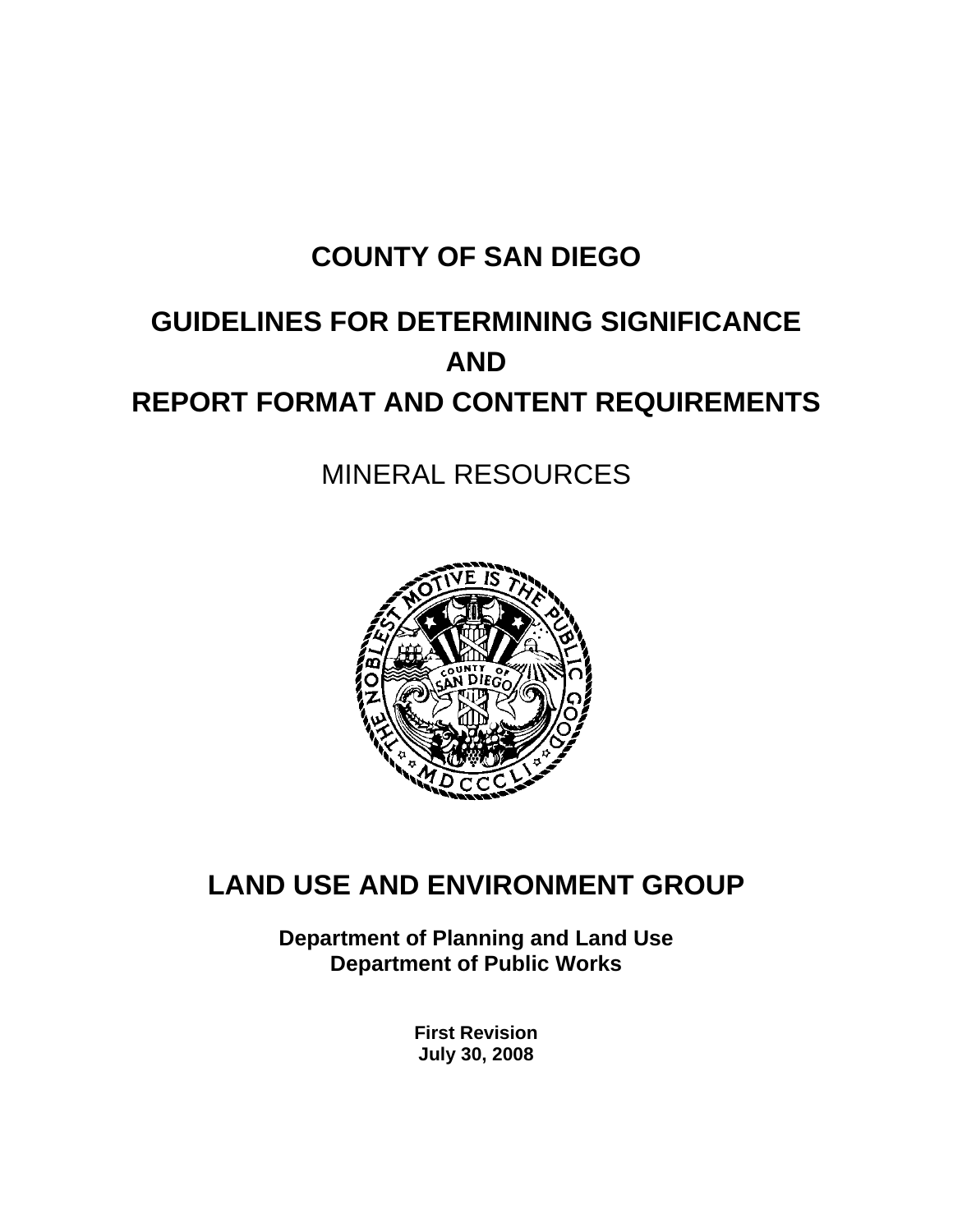#### **APPROVAL**

I hereby certify that these Guidelines for Determining Significance and Report Format and Content Requirements for Mineral Resources are a part of the County of San Diego, Land Use and Environment Group's Guidelines for Determining Significance and Technical Report Format and Content Requirements and were considered by the Director of Planning and Land Use, in coordination with the Director of Public Works on the 30<sup>th</sup> day of July, 2008.

**ERIC GIBSON** Interim Director of Planning and Land Use

**JOHN SNYDER** Director of Public Works

I hereby certify that these Guidelines for Determining Significance and Report Format and Content Requirements for Mineral Resources, are a part of the County of San Diego, Land Use and Environment Group's Guidelines for Determining Significance and Technical Report Format and Content Requirements and have hereby been approved by the Deputy Chief Administrative Officer (DCAO) of the Land Use and Environment Group on the 30<sup>th</sup> day of July, 2008. The Director of Planning and Land Use is authorized to approve revisions to these Guidelines for Determining Significance for Biological Resources and Report Format and Content Requirements for Biological Resources and Resource Management Plans except any revisions to the Guidelines for Determining Significance presented in Section 4.0 must be approved by the Deputy CAO.

Approved, July 30, 2008

**Text** Approved July 30, 2007

Chandra /2

**CHANDRA WALLAR** Deputy CAO

**First Revision** July 30, 2008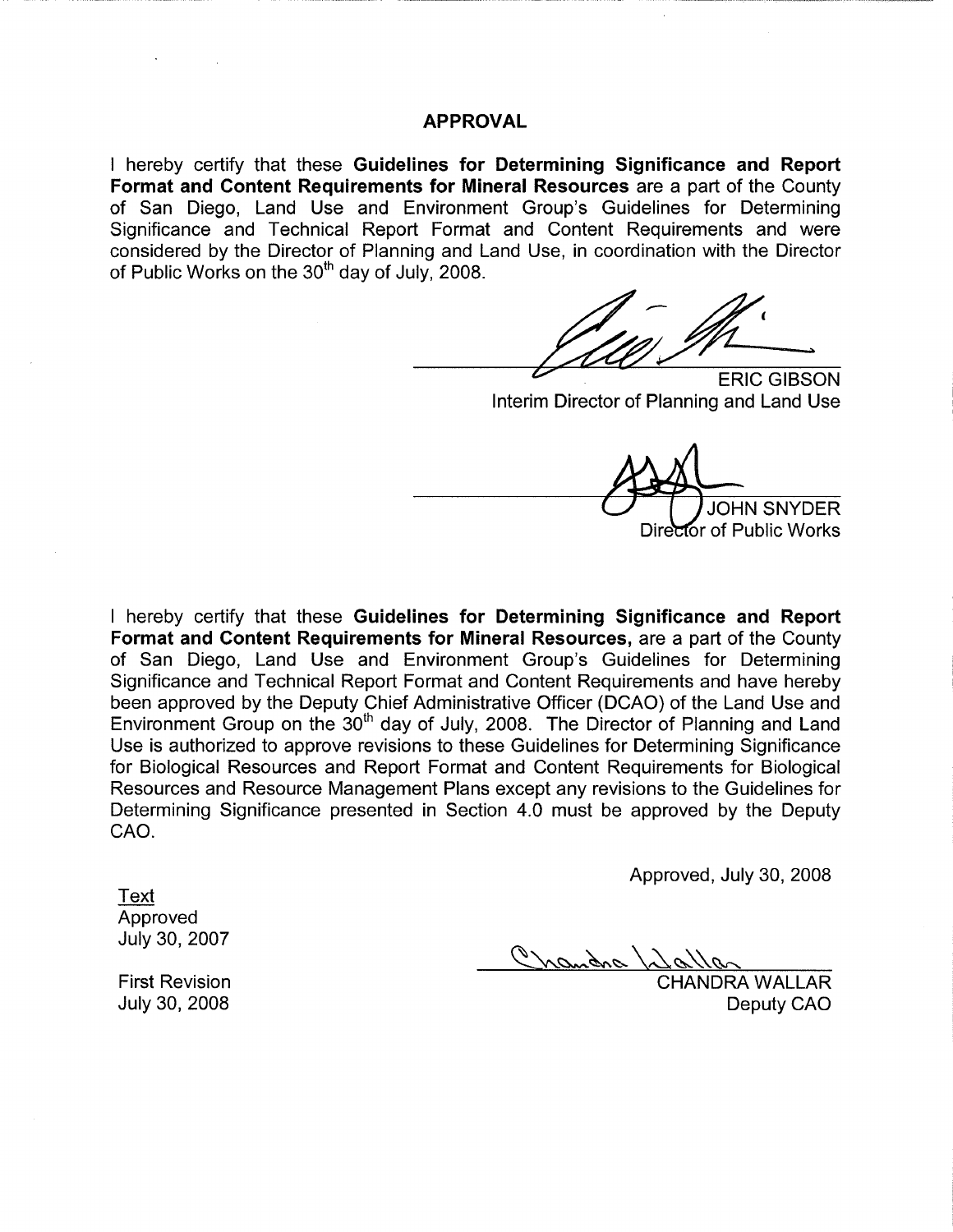# **COUNTY OF SAN DIEGO**

# **GUIDELINES FOR DETERMINING SIGNIFICANCE**

# MINERAL RESOURCES



# **LAND USE AND ENVIRONMENT GROUP**

**Department of Planning and Land Use Department of Public Works** 

> **First Revision July 30, 2008**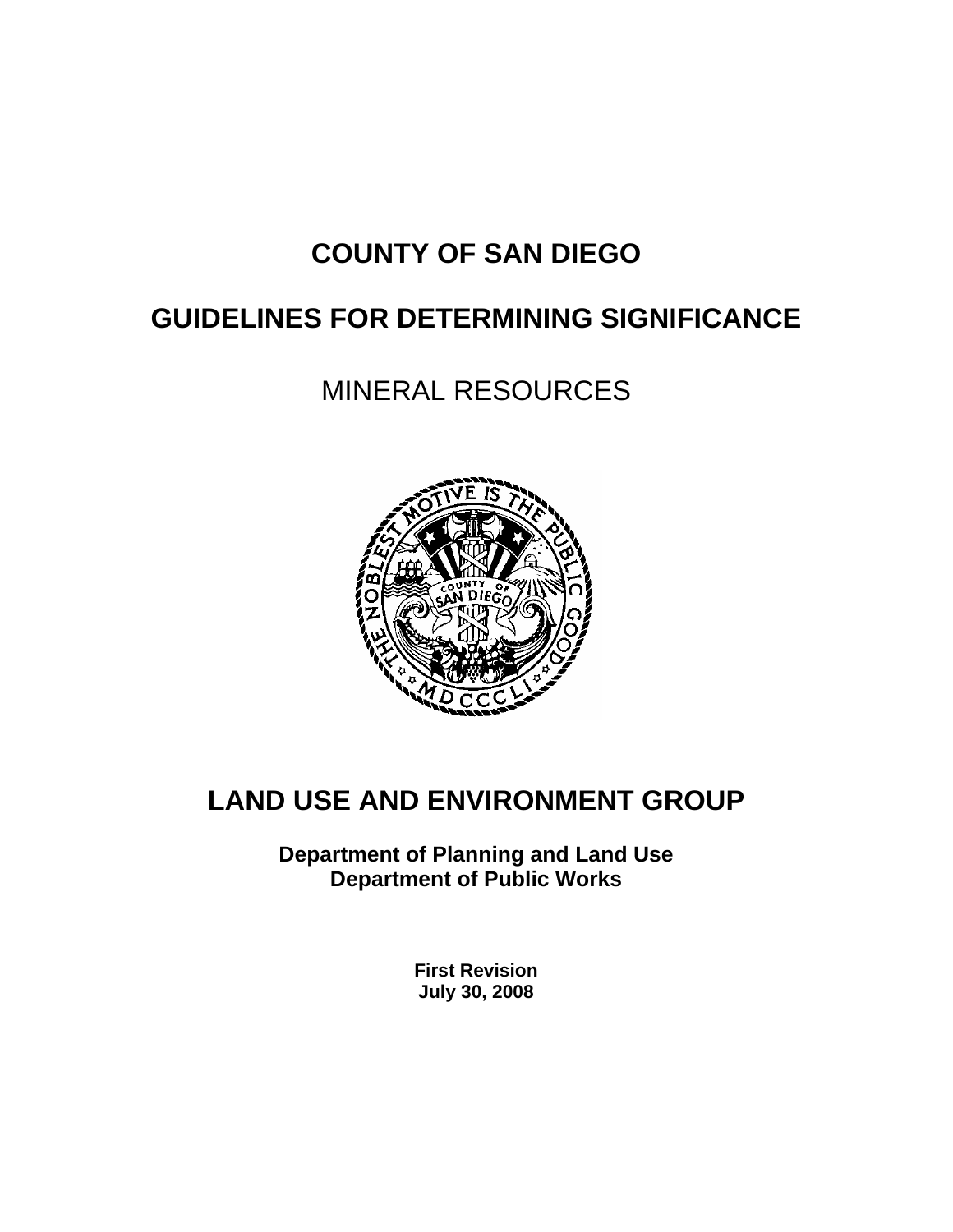#### **EXPLANATION**

These Guidelines for Determining Significance for Mineral Resources and information presented herein shall be used by County staff for the review of discretionary projects and environmental documents pursuant to the California Environmental Quality Act (CEQA). These Guidelines present a range of quantitative, qualitative, and performance levels for particular environmental effects. Normally, (in the absence of substantial evidence to the contrary), non-compliance with a particular standard stated in these Guidelines will mean the project will result in a significant effect, whereas compliance will normally mean the effect will be determined to be "less than significant." Section 15064(b) of the State CEQA Guidelines states:

"The determination whether a project may have a significant effect on the environment calls for careful judgment on the part of the public agency involved, based to the extent possible on factual and scientific data. An ironclad definition of significant effect is not always possible because the significance of an activity may vary with the setting."

The intent of these Guidelines is to provide a consistent, objective and predictable evaluation of significant effects. These Guidelines are not binding on any decisionmaker and do not substitute for the use of independent judgment to determine significance or the evaluation of evidence in the record. The County reserves the right to modify these Guidelines in the event of scientific discovery or alterations in factual data that may alter the common application of a Guideline.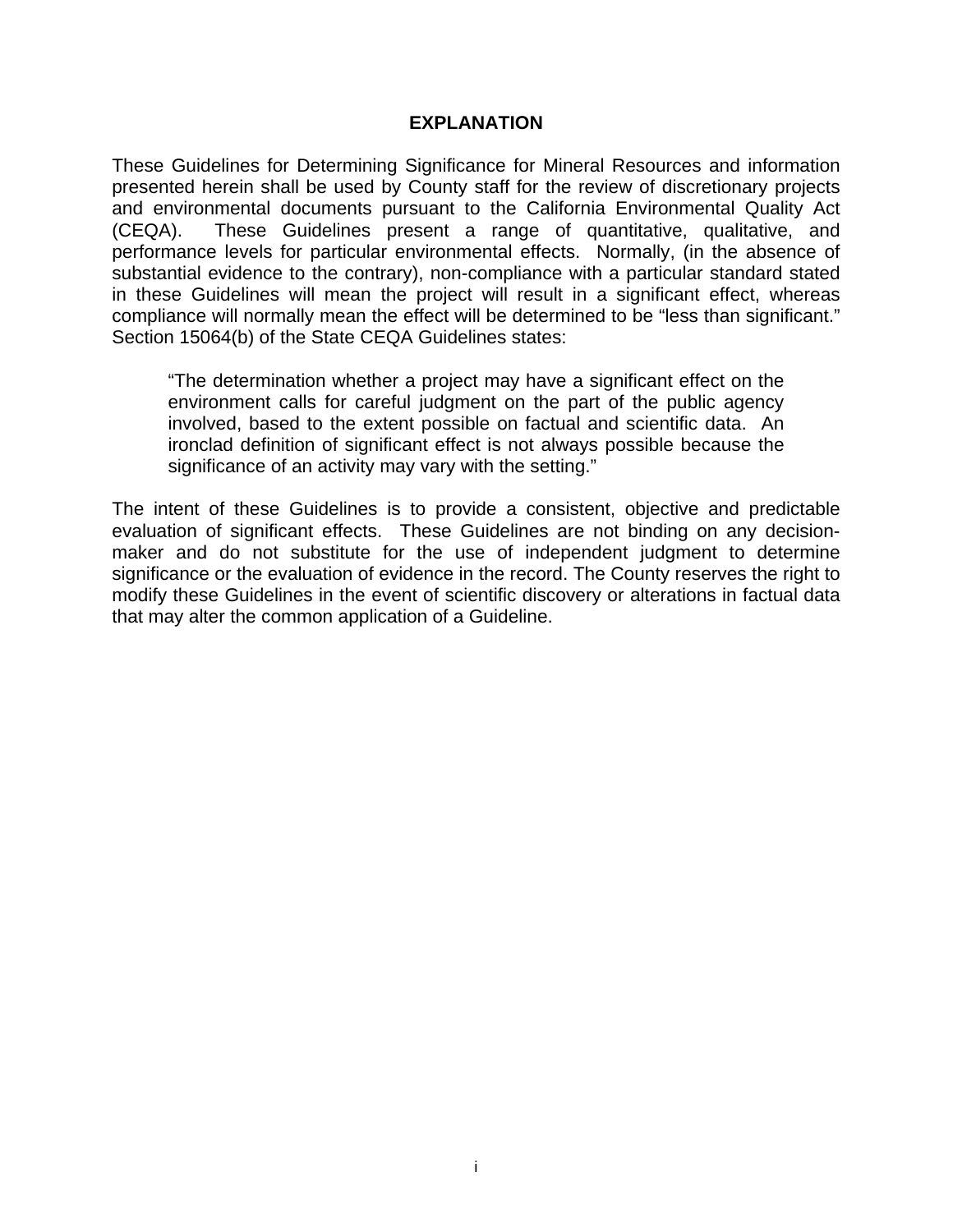#### **LIST OF PREPARERS AND TECHNICAL REVIEWERS**

#### **FIRST REVISION – JULY 30, 2008**

#### **County of San Diego**

Jim Bennett, DPLU, Primary Author Brian Baca, DPLU, Technical Review

#### **Technical Review Panel**

Warren Coalson, EnviroMINE

#### **APPROVED – JULY 30, 2007**

#### **County of San Diego**

Bobbie Stephenson, DPLU, Co-Author Jim Bennett, DPLU, Co-Author Jason Giffen, DPLU, Contributing Author Eric Gibson, DPLU, Contributing Author

#### **Technical Review Panel**

Warren Coalson, EnviroMINE Jonathan Goodmacher, Ninyo and Moore Mike Stewart, Leighton & Associates Kathy Olsen, RCP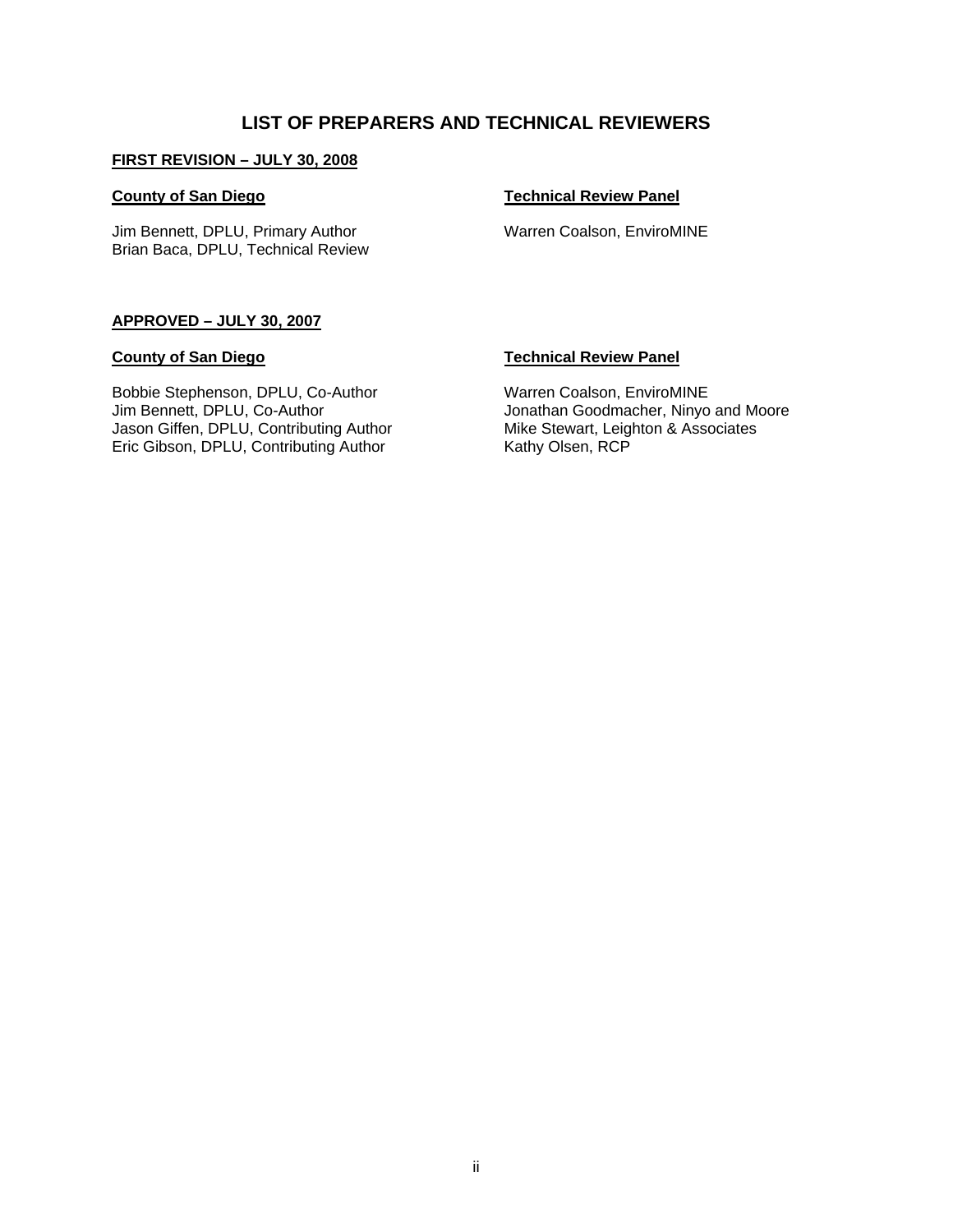# **TABLE OF CONTENTS**

|     | <b>Section</b> |                                                                 |    |
|-----|----------------|-----------------------------------------------------------------|----|
|     |                |                                                                 |    |
| 1.0 |                |                                                                 |    |
|     | 1.1            |                                                                 |    |
|     |                |                                                                 |    |
|     |                | 1.1.2                                                           |    |
|     |                | 1.1.3                                                           |    |
|     | 1.2            |                                                                 |    |
|     | 1.3            |                                                                 |    |
|     | 1.4            |                                                                 |    |
|     |                |                                                                 |    |
|     |                |                                                                 |    |
|     | 1.5            |                                                                 |    |
|     |                |                                                                 |    |
|     |                |                                                                 |    |
| 2.0 |                |                                                                 |    |
|     | 2.1            |                                                                 |    |
|     | 2.2            |                                                                 |    |
| 3.0 |                |                                                                 |    |
|     | 3.1            |                                                                 |    |
|     | 3.2            |                                                                 |    |
| 4.0 |                |                                                                 |    |
| 5.0 |                | <b>STANDARD MITIGATION AND PROJECT DESIGN CONSIDERATIONS 18</b> |    |
| 6.0 |                |                                                                 | 19 |
|     |                |                                                                 |    |

## **LIST OF TABLES**

| Table 1 |  |
|---------|--|
| Table 2 |  |

## **LIST OF FIGURES**

| Figure 1 |  |
|----------|--|
| Figure 2 |  |
| Figure 3 |  |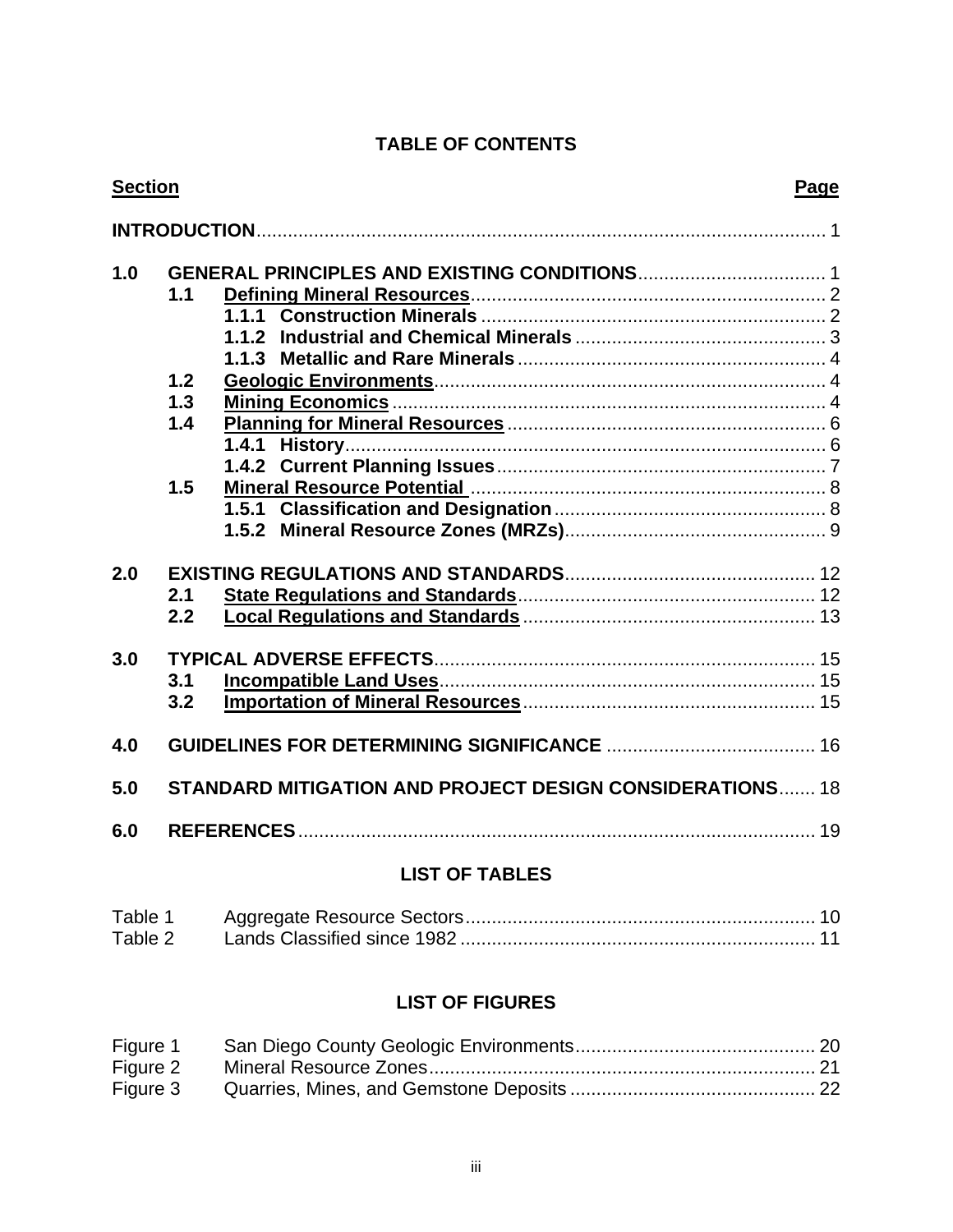# **ATTACHMENTS**

| Attachment A | Brief History of Gold and Gemstone Mining |  |
|--------------|-------------------------------------------|--|
|              |                                           |  |
| Attachment B |                                           |  |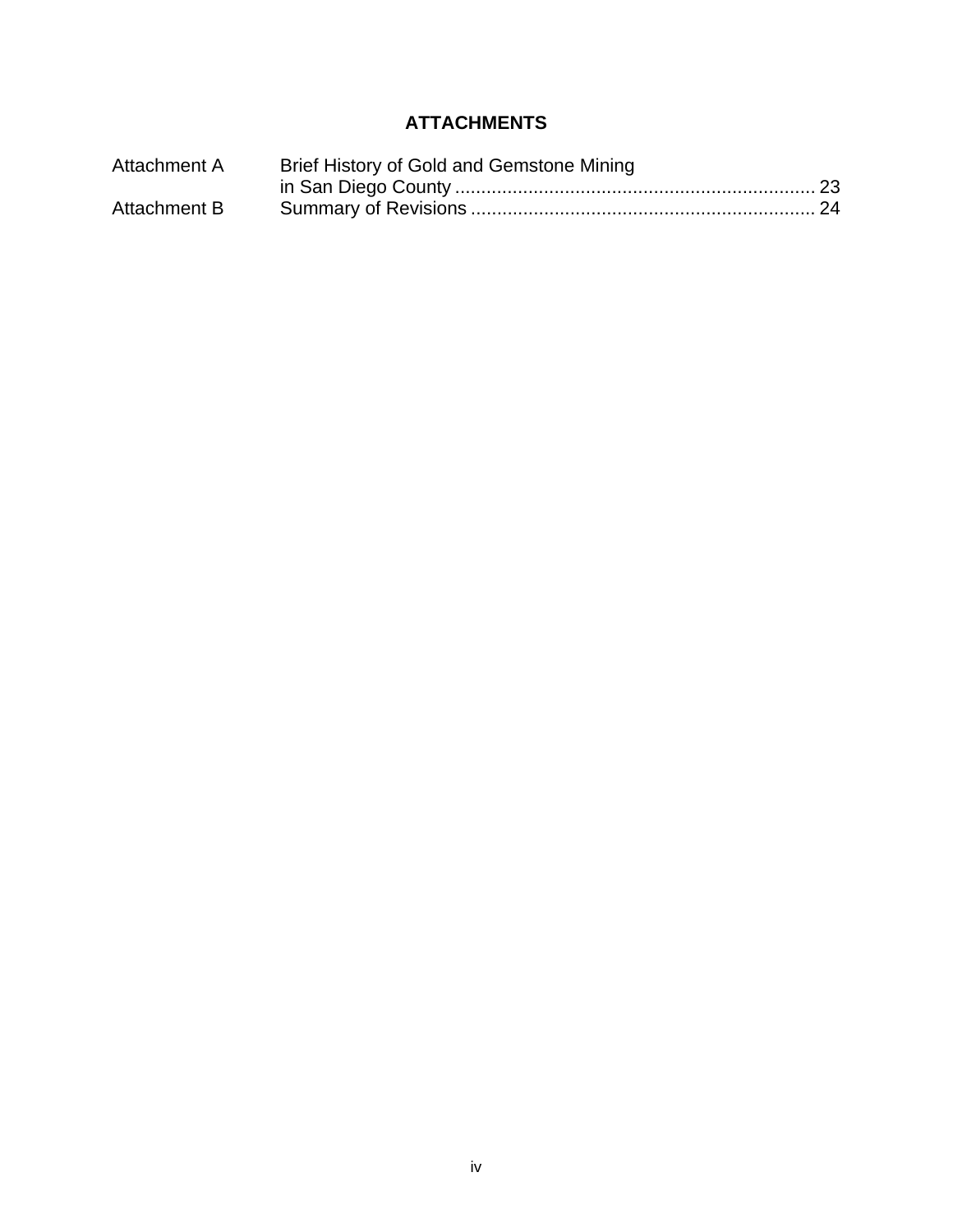## **List of Acronyms**

| <b>Asphalt Concrete</b>                     |
|---------------------------------------------|
| <b>California Environmental Quality Act</b> |
| California Geologic Survey                  |
| <b>Community Planning Area</b>              |
| Division of Mines and Geology               |
| <b>Mineral Resource Zone</b>                |
| <b>National Environmental Policy Act</b>    |
| National Stone, Sand and Gravel Association |
| <b>Production-Consumption Region</b>        |
| <b>Portland Cement Concrete</b>             |
| Surface Mining and Reclamation Act          |
| <b>State Mining and Geology Board</b>       |
| <b>United States Geologic Survey</b>        |
|                                             |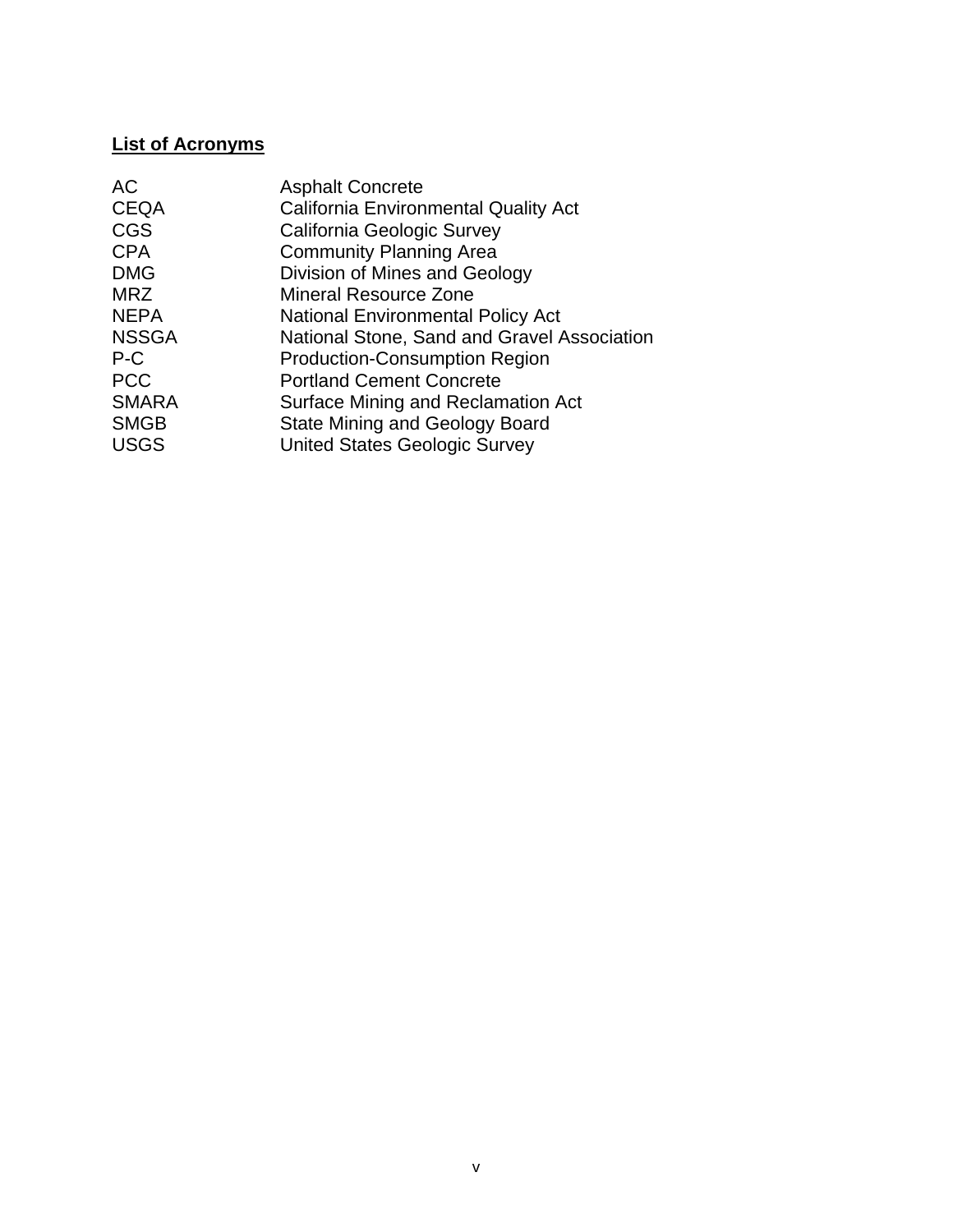## **INTRODUCTION**

This document provides guidance for evaluating adverse environmental effects that a proposed project may have on mineral resources. Specifically, this document addresses the following questions listed in the State CEQA Guidelines, Appendix G, Section X., Mineral Resources:

Would the project:

- a) Result in the loss of availability of a known mineral resource that would be of value to the region and the residents of the state?
- b) Result in the loss of availability of a locally-important mineral resource recovery site delineated on a local general plan, specific plan or other land use plan?

The primary goal of this document is to establish guidelines for limiting the encroachment of incompatible land uses into areas of known, existing, and potential mineral resources. Impacts to the supply can and have occurred when incompatible land uses are located on or close to these resources.

From a CEQA perspective, projects located on or near a historic gold, gemstone, or other rare mineral resource mine would be analyzed on a case-by-case basis to determine if the mine is a significant historic resource. The "County of San Diego Guidelines for Determining Significance – Cultural Resources: Archeological and Historic Resources" addresses such historic resources.

### **1.0 GENERAL PRINCIPLES AND EXISTING CONDITIONS**

Construction materials are essential to the existing and future needs of San Diego County, providing materials for the construction of roads, parking lots, buildings, homes, schools, hospitals, shopping centers and other essential infrastructure. The County's supply of aggregate materials is large and could meet County demands for mineral resources over the next several generations. However, the western portion of the County has undergone rapid development that has encroached upon existing and potential future mining sites. As a result, the locally permitted construction aggregate supply has not kept up with demand, resulting in San Diego now having the highest prices for aggregate of any region in the State. To meet the demand, aggregate is now being imported into the County from several locations throughout southern California and sand is being brought in by barge from Mexico. Reliance upon imported aggregate has become necessary to keep up with demand, even though transportation increases the cost of mineral resources for all users. Conservation of the remaining areas from which mineral resources can be extracted must be carefully evaluated to avoid shortfalls in construction aggregate supply. While not as critical, other locally important mineral resources in the County include rocks that can be used for dimension stones, and also minerals of historical significance including precious metals (gold) and gemstones.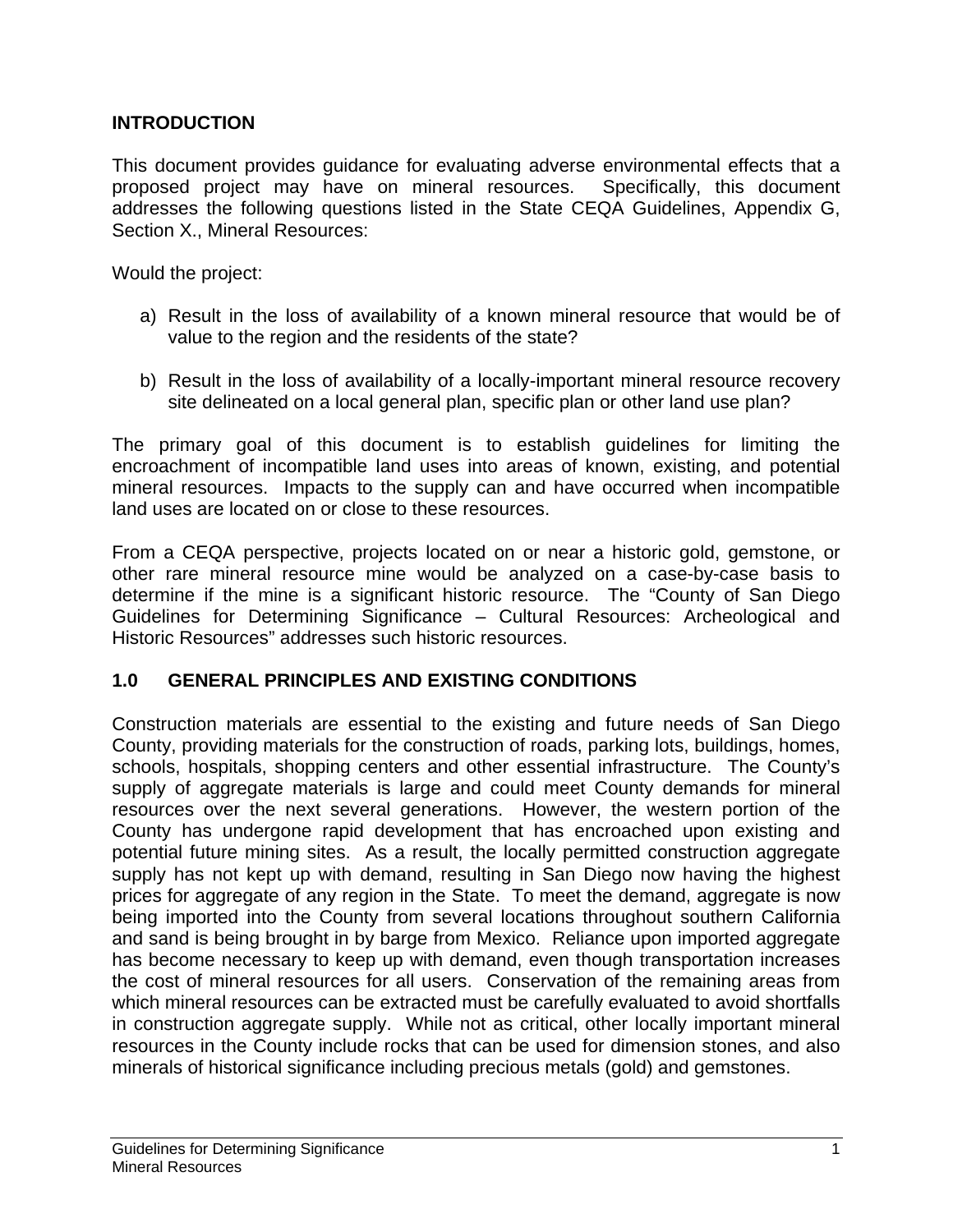# **1.1 Defining Mineral Resources**

In evaluating impacts under CEQA, the term "mineral resources" is used. In mining and conservation, economists, engineers, and scientists use the term "mineral resources" to mean a concentration or occurrence of natural, solid, inorganic or fossilized organic material in or on the earth's crust in such form and quantity and of such a grade or quality that it has reasonable prospects for economic extraction.

For purposes of this document, there are three general categories of mineral resources important to San Diego County:

- **Construction materials** sand, gravel, and crushed rock. This is economically the most important category of mineral resources.
- **Industrial and chemical mineral materials** limestone, dolomite, and marble (except where used as construction aggregate); specialty sands, clays, phosphate, borates and gypsum, feldspar, talc, building stone and dimension stone.
- **Metallic and rare minerals** precious metals (gold, silver, platinum), iron and other ferro-alloy metals, copper, lead, zinc, gemstones and semi-precious materials, and optical–grade calcite.

# **1.1.1 Construction Materials**

Sand, gravel, and crushed rock provide essential construction aggregate materials for modern society and are economically the most important mineral resource category in San Diego County. Aggregate is used in one form or another for the construction of roads, parking lots, buildings, homes, schools, hospitals, shopping centers and other essential infrastructure. The highest grade aggregate is used to provide the bulk and strength to Portland Concrete Cement (PCC) and Asphalt Cement (AC), and lesser grade materials can be used for other applications such as Class II base, sub-base, fill, and rip-rap.

**PCC and AC Aggregate.** Rigid specifications for PCC and AC have been established by several agencies including the U.S. Bureau of Reclamation, the U.S. Army Corps of Engineers, and the California Department of Transportation to ensure the construction of strong, durable structures capable of withstanding the physical and chemical effects of weathering and use. As an example, specifications for PCC prohibit or limit the use of rock materials which contain gypsum, pyrite, zeolite, opal, chalcedony, chert, siliceous shale, volcanic glass, and some high-silica volcanic rocks (CGS, 2006). Each can cause physical and/or chemical effects which make the rock unsuitable for use as PCC. These restrictive specifications make PCC or AC aggregate the scarcest and most valuable form of aggregate. Within the County, crushed rock is the primary source of locally mined PCC aggregate. PCC sand is very scarce in the County because local mining of alluvial sand and gravel deposits is limited due in part to environmental and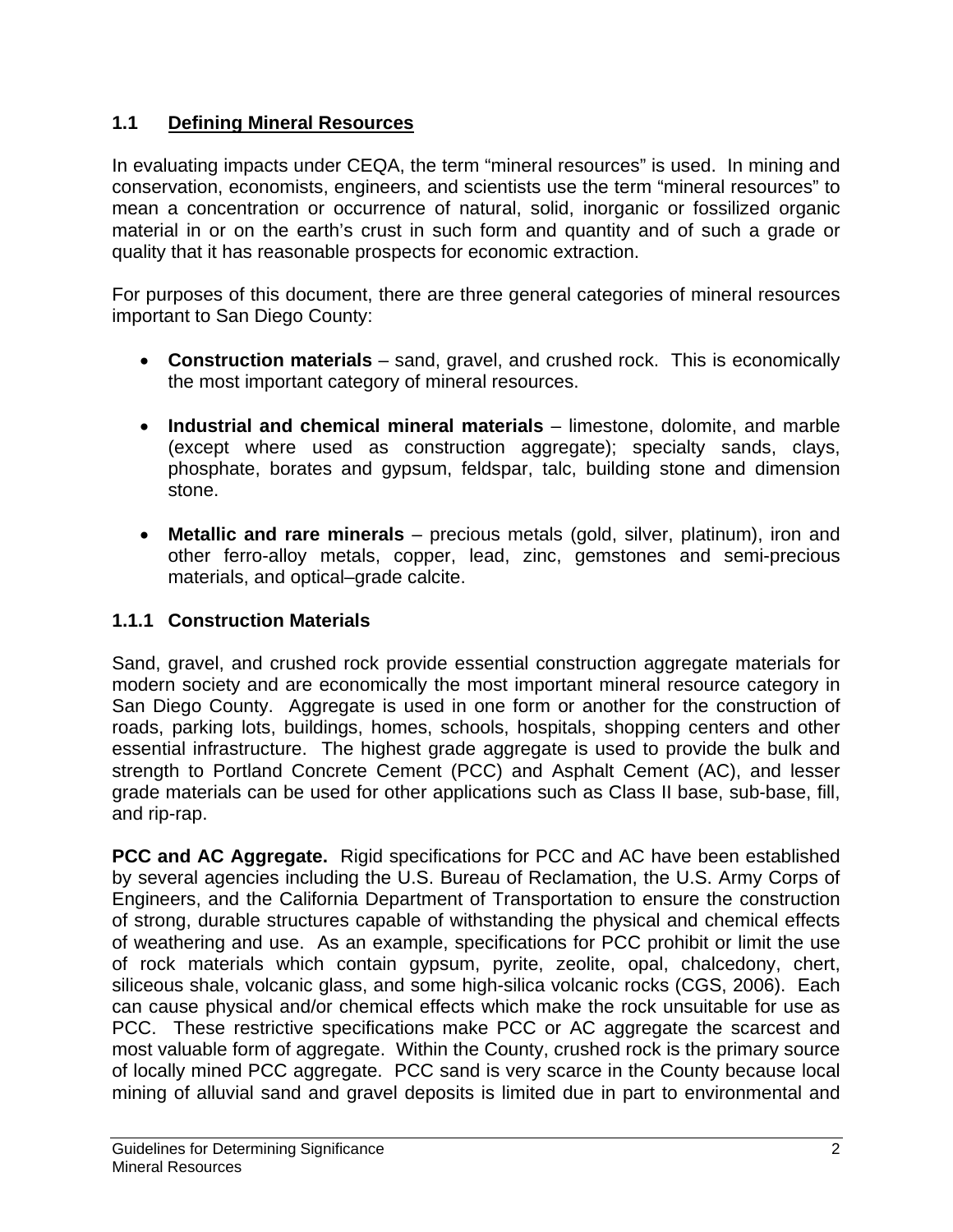regulatory constraints of permitting and extracting sand and gravel from instream and floodplain areas.

**Alluvial Sand and Gravel.** Within the unincorporated portion of the County, alluvial sand and gravel deposits are generally found in river and stream valleys, alluvial fans, and in intermountain alluvial valleys (see Figure 1). Alluvial materials are generally composed of a range of grain sizes that make them readily compactable while retaining good internal drainage. These characteristics make them a preferred material for fills and bases for pavements and other structures. The rounded particles of alluvial gravel are preferred over the angular particles of crushed rock for PCC aggregate. In addition, alluvial gravel deposits are usually loose, easily handled, and require minimal ripping, drilling, blasting, and crushing as compared to rock quarries.

**Crushed Rock.** Within the unincorporated portion of the County, potential deposits for crushed rock are extensive (hundreds of square miles) and include Cretaceous granitic rocks of the Peninsular Ranges batholith that underlie approximately 70 percent of the unincorporated portion of the County, Upper Jurassic and Lower Cretaceous Santiago Peak metavolcanics, and Tertiary marine and non-marine sedimentary formations (see Figure 1). To produce crushed rock requires significant mining and processing including ripping, drilling, blasting, and crushing of the rock, which makes crushed rock materials more costly to produce than naturally-occurring alluvial sand and gravel deposits. However, PCC made with crushed rock aggregate can generally be satisfactory and can supplement the local supply of alluvial sand and gravel.

# **1.1.2 Industrial and Chemical Mineral Materials**

Industrial and chemical mineral materials found within the County include, but are not limited to, ash, boron, clay, bentonite, kaolinite, dolomite, feldspar, graphite, gypsum, mica, perlite, phosphorous, pumice, quartz, specialty sands, sodium, and dimension stone. Dimension stone consists of large, sound, relatively flawless blocks or slabs of stone used for buildings, monuments, paving, countertops, etc. In San Diego County dimension stone of granite, gabbro, marble and limestone are quarried.

Most of the unincorporated portion of the County, especially east of the urbanized areas, is underlain by granitic rocks. Granite is one of the most versatile stone types because it is capable of taking a wide variety of finishes, which allows designers to custom-tailor the stone to specific aesthetic or performance requirements. Composed mostly of quartz and feldspars, granite is scratch resistant and durable. Granite is a choice material for high precision applications such as surface plates, and machine mounts and press rolls, where tolerances can be measured in micro-inches (millionths of an inch).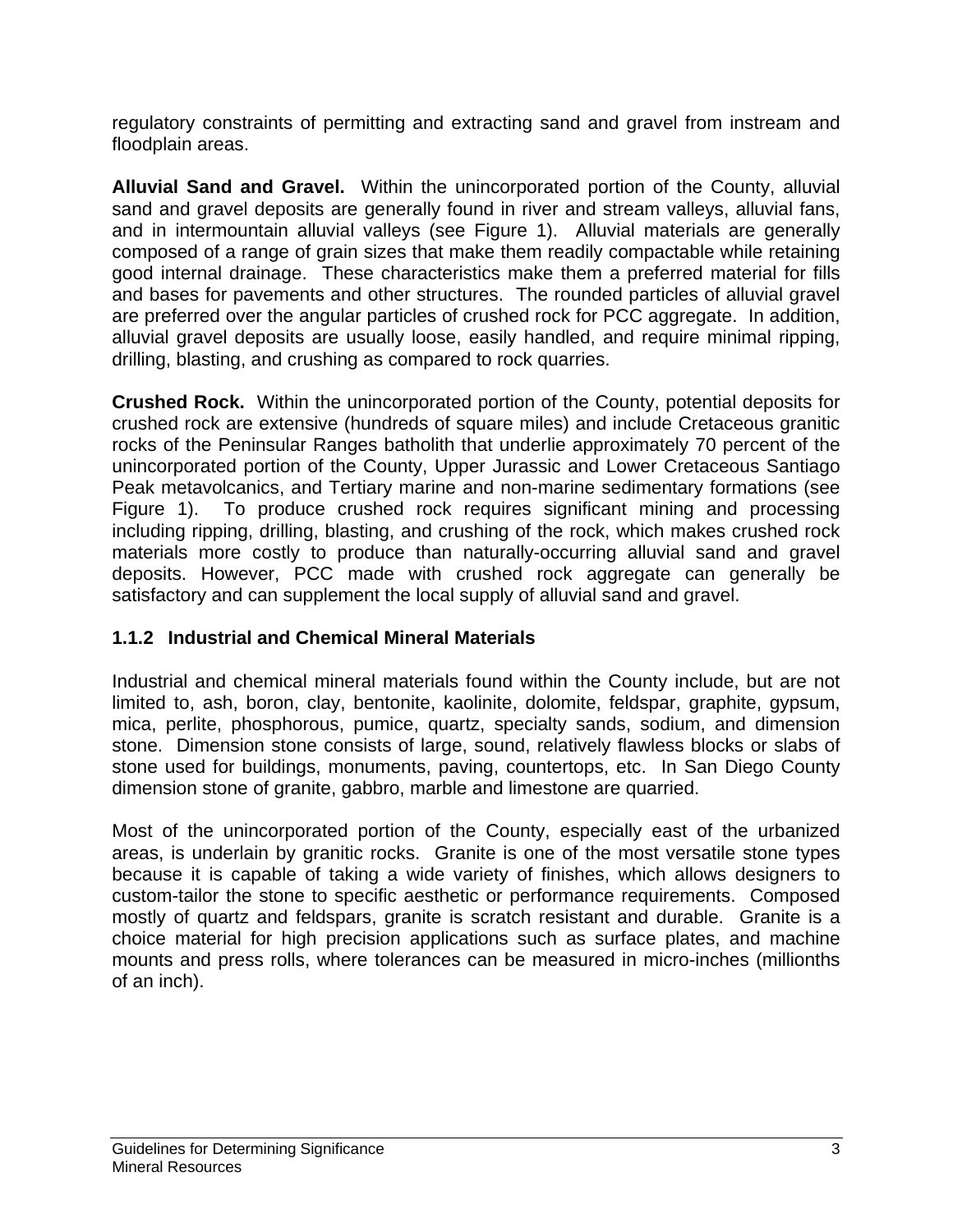# **1.1.3 Metallic and Rare Minerals**

No gold and only a few gemstone mines are currently active in the County, but each has played a very important historic role in the settlement of several towns largely in the backcountry of eastern San Diego County. Historical mining sites are important for their scientific, educational, and recreation uses. In addition, some historical mines may still contain resources of commercial value.

Attachment A provides a brief summary of the history of gold and gemstone mining in San Diego County. Though gemstones are not a necessary commodity for an expanding population, they provide other benefits to the region, such as worldwide recognition as there are a number of unique and rare gems that have been and are continuing to be mined in San Diego County.

# **1.2 Geologic Environments**

Geologic processes in San Diego County such as intrusive emplacement of magma, volcanism, erosion, sedimentation, and hydrothermal processes determine the type, location, and concentration of all mineral resources.The following general geologic environments created from these various geologic processes are the most important to mineral resources that are found within the County (Figure 1):

- **Quaternary alluvium** Sand and gravel can easily be mined and processed for construction materials from this geologic environment.
- **Tertiary Age sedimentary rocks –** Conglomerate and other sedimentary rock types can be quarried for construction materials from this geologic environment.
- **Cretaceous Age crystalline rocks and Upper Jurassic metavolcanics –** Granitic rocks and other rock types can be quarried for coarse aggregates that are needed for concrete, riprap (broken rock) for breakwaters and bank protection, as well as decorative and dimension stone from this geologic environment.

# **1.3 Mining Economics**

Although the geologic considerations are the dominant factors determining the ultimate availability of most minerals, the economic factors usually determine when and if a particular mineral deposit can be mined. In both dollar value and tonnage, the extraction of sand and gravel is the most productive type of mining in San Diego County. The deposits are vital to community development, which cannot occur without them. To be of use, however, deposits must be close enough to urban centers to supply the needs economically. While most mineral resources are considered exhaustible resources, rapid replenishment of sands and gravels can occur in certain alluvial settings within floodways and stream channels such as the San Luis Rey River valley, making these deposits economically the most desirable areas for potential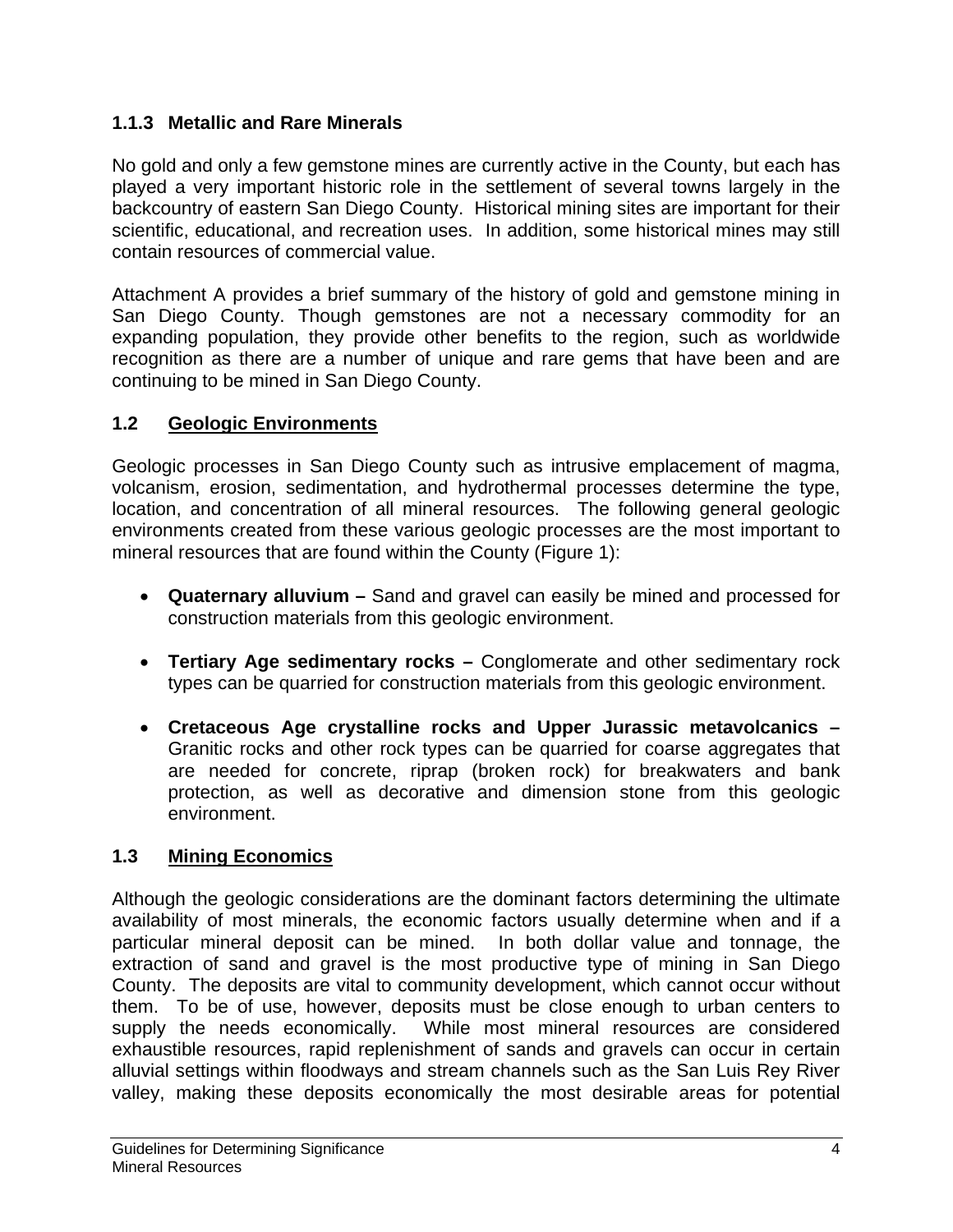mining operations. However, environmental and regulatory constraints make obtaining new permits for these areas difficult.

Some basic considerations for determination of the economic feasibility for potential mining locations in San Diego County include:

- **Supply and Demand** The number of permitted quarries in the County have not kept pace with the increasing demand for sand and aggregate. The shortage of local PCC sand has partially contributed to the San Diego region having the highest price for aggregate of any regional market in California. As of January 2006, the total permitted aggregate resources in western San Diego County were 198 million tons, a 28% decrease from January 2001 (CGS, 2006). This amount of permitted aggregate resources represents only 17% of the 50-year estimated demand of 1,164 million tons for the County. If no additional mines are permitted in the County, only five active mines may remain by the year 2030. Prices will continue to increase due to the imbalance between supply and demand, and any new permitted aggregate mines in the local market will likely benefit economically from this situation. Supply of gemstones and other rare minerals is low and as a result, demand and cost for these types of minerals will continue to remain high.
- **Onsite mining and processing costs** Onsite mining and processing of sand and gravel aggregate derived from alluvial deposits is less expensive than crushing rock. Crushed rock requires higher mining and processing costs due to ripping, drilling, blasting, and crushing of the rock. Mining of dimension stone is also expensive. Mining for gemstones is labor intensive and the resulting volume of minerals is small. It is also costly to extract gemstones and other rare minerals.
- **Transportation costs** Transportation plays an important role in the cost of mineral resources to the consumer, and is the principal constraint in defining the market area for an aggregate mining operation. The cost of aggregate increases approximately 15 cents per ton for every mile it is hauled from the source location (CGS, 2006). Due to the expensive mining and processing combined with transportation costs of crushed rock, proximity to urban centers is important to reduce costs. According to the local mining community, this currently restricts crushed rock operations to urbanized areas within the western portion of San Diego County. Compared to crushed rock, alluvial sand and gravel mining and processing is relatively inexpensive, and there is also a scarcity of PCC sand being mined in the County. According to the local mining community, this has made it economically feasible for alluvial sand and gravel mines to be potentially permitted in the eastern portion of the County provided there is a very efficient freeway or railway access to get the materials to market in the urbanized western portion of the County. Unlike construction minerals, the cost of transporting gemstones is low.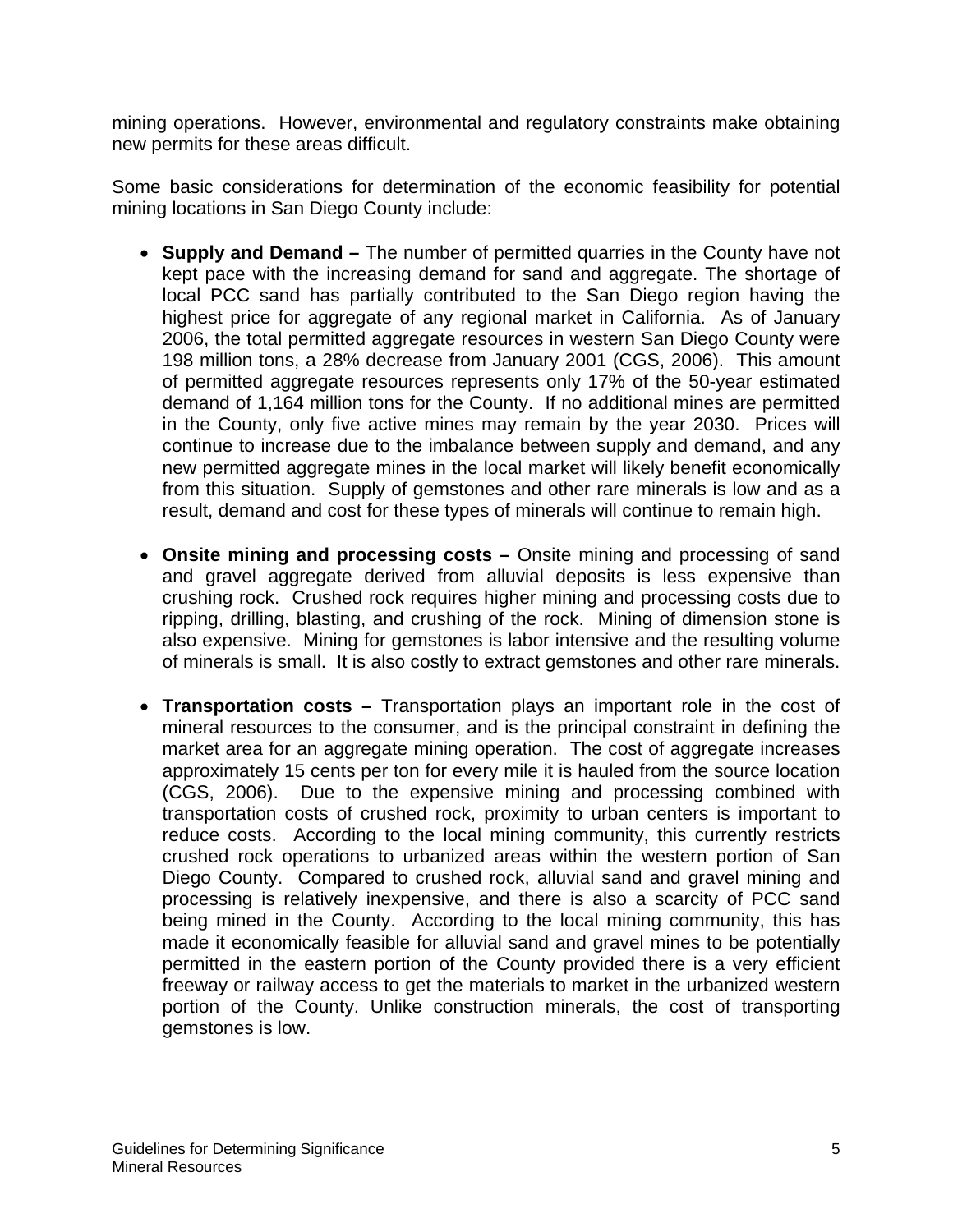# **1.4 Planning for Mineral Resources**

# **1.4.1 History**

The planning and environmental review process for mining in California was triggered essentially by a 1967 amendment to California's General Code, which added "natural resources" to those items that must be considered in land use planning. Then in 1973 the California Division of Mines and Geology published a report that showed (a) the need for mineral resources, (b) how mineral resources were being needlessly lost to the people of the state, and (c) what the loss of mineral resources would cost citizens of California by the year 2000. This report was the official acknowledgement that management of mineral resources is a critical part of the planning process.

**Construction Aggregate Shortage.** Several studies have disclosed the shortage and effects of urbanization on mineral resource extraction and in some cases also included recommendations for planning for future extraction of construction aggregate:

- "Planning for Sand and Gravel in San Diego" by the City of San Diego (1966) identified the kinds of community problems associated with the extraction and processing of sand and gravel and suggested measures for their solution.
- "Urban Geology Master Plan for California" by DMG (Alfors et al. 1973) estimated that between 1970 and the year 2000, the mineral resource losses to urbanization in California would total \$17 billion, an amount based on the added cost to the public for increased transportation, relocating mining operations further from markets, and the use of lower grade deposits that would require more processing.
- "The River Sand Resource Study for the San Diego Coastal Plain" by County of San Diego (1974) concluded that the supply of construction quality sand authorized at that time for extraction was nearing the crisis stage. Though enough sand existed in the County, not all of it was available or of the quality needed for construction materials.
- "Update of Mineral Land Classification: Aggregate Materials in the Western San Diego County Production-Consumption Region" by DMG (1996), the DMG concluded that aggregate reserves had significantly decreased since 1982 and that the demand for aggregate would continue to be met in the western portion of the County only until 2016.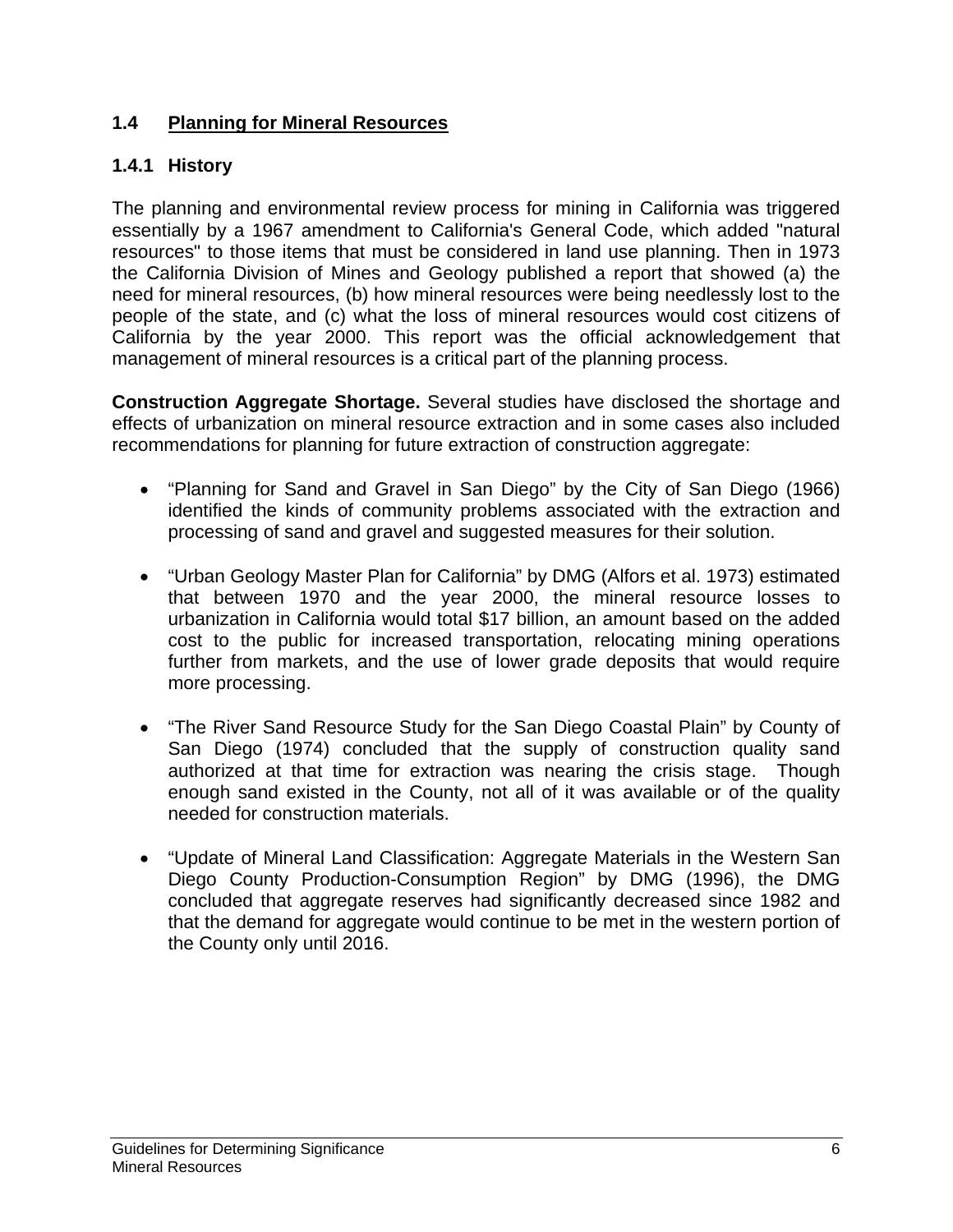• "Map Sheet 52 – Aggregate Availability in California" by the California Geological Survey (2006), stated that the highest priced aggregate in the State of California is the San Diego area. PCC grade sand, which is in very short supply, averaged approximately \$20-\$22/ton, and coarse PCC grade aggregate was more abundant and averaged approximately \$15/ton. The total permitted aggregate resources as of January 2006 were 198 million tons, a 28% decrease from January 2001. The permitted aggregate resources of 198 million tons were only 17% of the 50-year estimated demand of 1,164 million tons. Due to the shortage in supply in the San Diego area, aggregate was being imported from the San Gabriel Valley, the San Bernardino production area and Temescal Valley, and southwest Imperial County. In addition, sand was also being shipped by barge from Mexico into the San Diego Bay region.

# **1.4.2 Current Planning Issues**

Construction mineral resource production and growth has been a planning issue in San Diego County for many years. To keep the price of mineral resources as low as possible, and thus keep the cost of housing and supporting infrastructure as low as possible, mines need to be close to the area that is being built. Construction mineral resources are heavy, and transportation increases their cost dramatically. Balancing the need for construction materials with urbanization, competing and incompatible land uses, public perception of mines, and permitting requirements is a planning challenge.

**Urbanization and Permanent Resource Loss –** Despite society's dependence on construction materials, urban expansion often works to the detriment of the potential future extraction and use of those essential raw materials. Extraction of mineral resources for construction is often precluded by another existing land use. For example, aggregate resources that exist under a housing development or shopping center cannot be extracted. Also, if a housing development were allowed adjacent to an area with suitable aggregate for extraction, land use compatibility issues arise that also could preclude the extraction of the aggregate. Cumulatively, vast areas of potentially mineable mineral resources within the western region of the County have been permanently lost due to urbanization.

**Noise Setbacks –** Noise from quarry and mining activities is typically the largest environmental impact to nearby noise sensitive land uses (such as residential developments, industrial developments, commercial developments, and major public facilities). In order to meet the noise standards outlined in the County Noise Ordinance, an adequate setback between noise-related activities associated with extractive uses is necessary to protect sensitive land uses from noise that exceeds the allowable limits of the County Noise Ordinance. Although setback distances may vary from project to project, a general noise setback area of approximately 1,300 feet is usually an adequate distance for most typical potential extractive operations to achieve allowable noise levels (in compliance with the County Noise Ordinance). For example, 1,300 feet would usually attenuate typical heavy equipment noise levels of 75 to 90 dBA to the County Noise Ordinance standard of 50 dBA for daytime residential land use. It is important to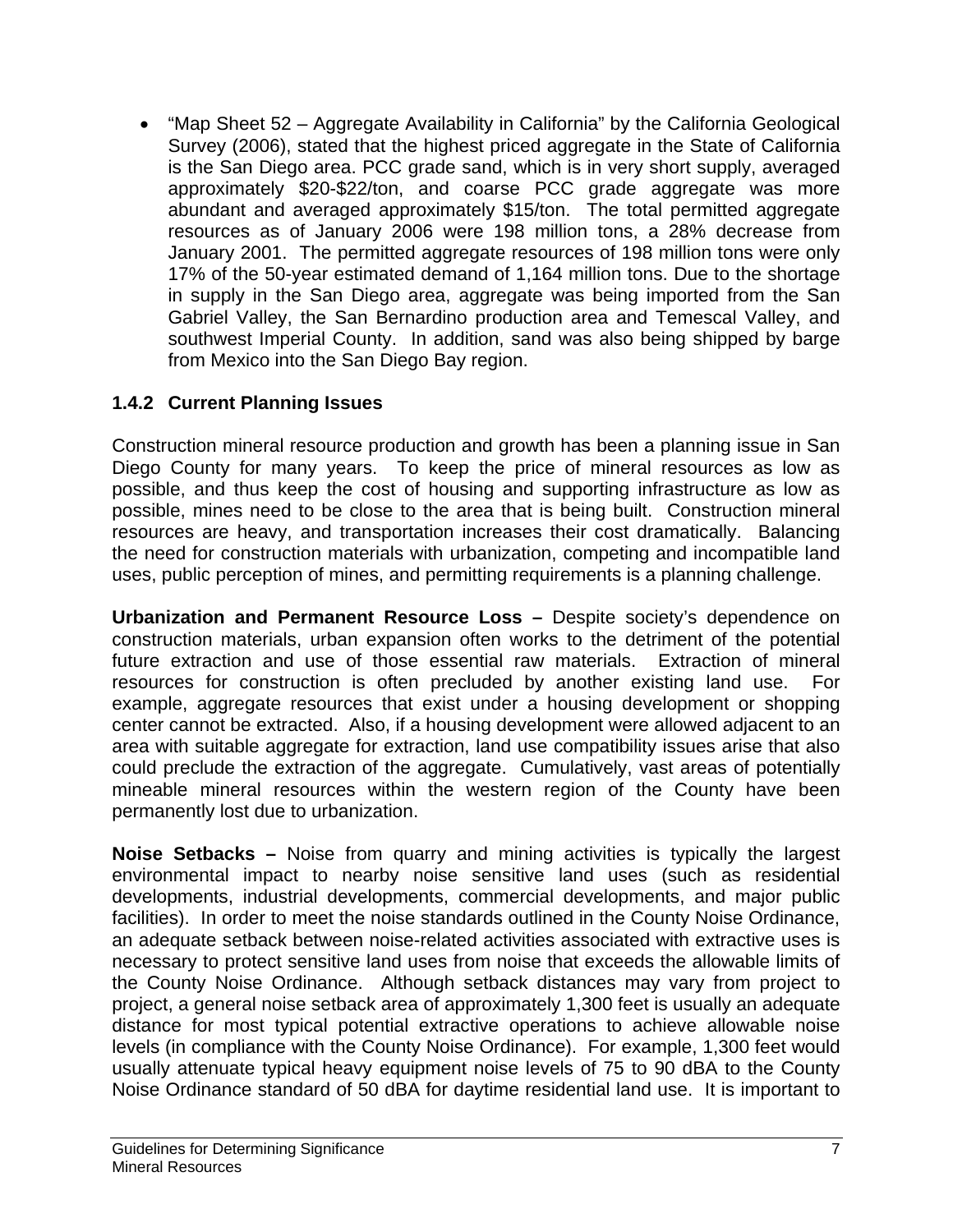note that the setback is relative to the property line of a noise sensitive land use. The range of the setback area may vary, depending on the noise levels produced by the quarry, proposed blasting, production methods, extent of crushing and screening activities, topographic and site conditions, etc. Setback distance will also depend on the applicable sound level limits at property line as determined by the County Noise Ordinance. The size of the setback may also vary depending on the presence of natural or man-made noise barriers between the noise source and the property line. For example, significant topography could attenuate noise associated with extractive activities at the property line, allowing for a reduced setback to achieve Noise Ordinance Compliance.

**Open Space for Sensitive Environmental Resources –** Permanent open spaces placed on parcels for the protection of sensitive environmental resources permanently remove the ability for that land to be utilized for future extraction of mineral resources. Such open spaces often exist in prime aggregate extraction areas such as floodways and provide another difficulty in finding suitable lands for new mines.

**Public Concerns –** Residents are concerned about potential dust, noise, blasting vibrations, truck traffic, unsightly scars on the land, and loss of habitat caused by aggregate mining, even if these impacts can be mitigated to less than significant under CEQA.

**Permitting Requirements** – New mines must meet a variety of permitting requirements by various agencies before the mine project can be approved, which may include the following:

- Major Use Permit (which includes an Environmental Impact Report administered under CEQA) from the County of San Diego
- Stormwater Permit from the County of San Diego
- Reclamation Permit from the County of San Diego
- Clean Water Act Section 404 Permit from the Army Corps of Engineers if "waters of the U.S." are involved.
- Fish and Game Code Section 1603 Agreement with the California Department of Fish & Game if streambeds are involved.

# **1.5 Mineral Resource Potential**

# **1.5.1 Classification and Designation**

The California Surface Mining and Reclamation Act (SMARA) of 1975 required the classification of land into Mineral Resource Zones (MRZs), according to the land's known or inferred mineral resource potential. The process was based solely on geology, without regard to existing land use or land ownership. The primary goal of classification is to ensure that the mineral potential of land is recognized by local government decision-makers and considered before they make land-use decisions that could preclude mining. The intent was that when resources were identified and the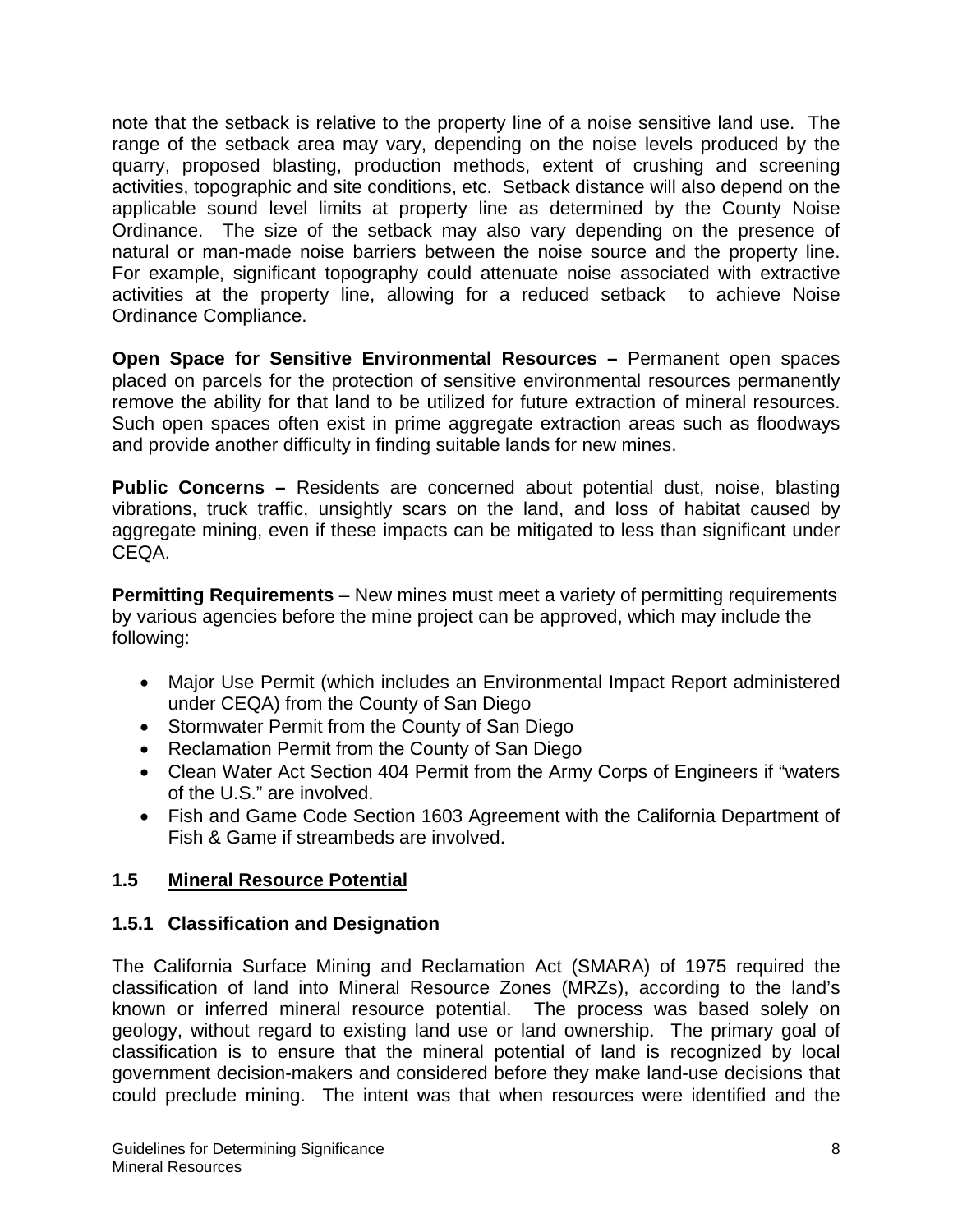scarcity was verified, those lands would be protected for future extraction. However, many local governments must choose between mining and its most common competing land use, residential development.

The State Mining and Geology Board prioritizes areas to be classified and/or designated. The highest priority areas are those within the State that are subject to urban expansion or other irreversible land uses that would preclude mineral extraction. Areas where such a possibility is perceived to be most severe, such as Western San Diego County, are given highest priority. About the western one-third of the County was classified into distinct Mineral Resource Zones (MRZs) according to the California Mineral Land Classification System in 1982.

The lands classified in San Diego County are known as the Western San Diego County Production-Consumption (P-C) Zone (Figure 2) and extend from the southern Camp Pendleton boundary, south to the International Border, and from the ocean to an irregular boundary about one-third of the way across the County. The P-C Zone takes in all of the incorporated areas of the County, and the unincorporated communities of Jamul, Alpine, Ramona, Valley Center and Rainbow. Along the San Luis Rey River the boundary extends to Pauma Valley. The remaining lands to the east are referred to as uncategorized zones.

The lands classified for PCC-grade aggregate by the California DMG in 1982 were designated by the State Mining and Geology Board (SMGB) in 1985 as having aggregate resources of regional significance. Deposits that are acceptable for use as PCC-grade are the rarest and most valuable of aggregate resources (DMG 1996). Active mines that extract mineral commodities other than PCC-grade aggregate were not classified.

# **1.5.2 Mineral Resource Zones**

The mineral resource zones as discussed below are shown on Figure 2.

# **Mineral Resource Zone 1 (MRZ-1)**

MRZ-1 are areas where adequate geologic information indicates that no significant mineral deposits are present, or where it is judged that little likelihood exists for their presence. This zone is applied by the California Geologic Survey to lands where well developed lines of reasoning, based on economic-geologic principles and adequate data, indicate that the likelihood for occurrence of significant mineral deposits is nil or slight.

Six areas in the unincorporated County are designated as MRZ-1. Five are in the North Metro Community Planning Area (CPA), just north of the City of Escondido, and one is at the intersection of SR 94 and SR 54, in the Rancho San Diego area of the Valle de Oro CPA.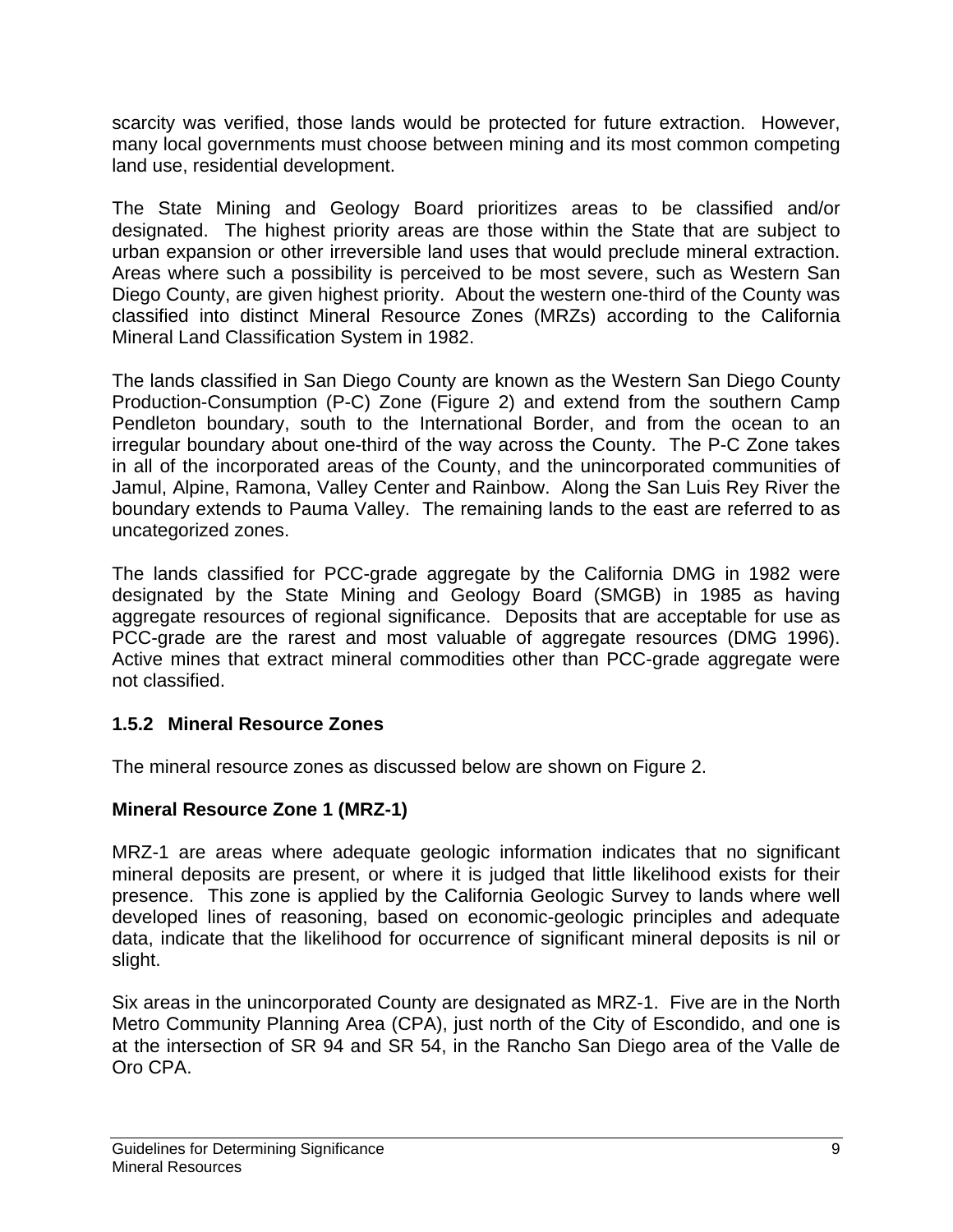### **Mineral Resource Zone 2 (MRZ-2)**

MRZ-2 are areas underlain by mineral deposits where geologic data show that significant measured or indicated resources are present. A typical MRZ-2 area would include an operating mine, or an area where extensive sampling has indicated the presence of a significant mineral deposit.

The 1982 classification identified 22 sectors in the unincorporated County as having aggregate deposits, of which 19 (Table 1) are still extractable. Sectors are MRZ-2 areas that meet the SMGB's guidelines as eligible to be designated of regional or statewide significance.

| <b>SECTOR</b>                                                                                                                                                           | , agus noscai os sootoro<br><b>LOCATION</b>                                                                                                                      |  |  |
|-------------------------------------------------------------------------------------------------------------------------------------------------------------------------|------------------------------------------------------------------------------------------------------------------------------------------------------------------|--|--|
| San Luis Rey River Area                                                                                                                                                 |                                                                                                                                                                  |  |  |
| Sector A                                                                                                                                                                | A small hill of Santiago Peak Volcanics, east of Oceanside. About 587 acres.                                                                                     |  |  |
| Sector B                                                                                                                                                                | Channel and flood-plain deposits of the San Luis Rey River from near North River Road in<br>Oceanside and extending about 6 miles upstream. About 1,307 acres.   |  |  |
| Sector C                                                                                                                                                                | Channel and flood-plain deposits of the San Luis Rey River from near the Highway 78<br>bridge upstream to near the Interstate 15 bridge. About 2,160 acres.      |  |  |
| Sector D                                                                                                                                                                | Alluvial deposits of the San Luis Rey River, extending discontinuously from the Interstate 15<br>bridge, upstream to the community of Rincon. About 3,704 acres. |  |  |
| Sector E                                                                                                                                                                | Alluvial fan deposits on the northern and eastern side of San Luis Rey River from<br>Pala to Pauma Valley. About 5,818 acres.                                    |  |  |
| Sector F                                                                                                                                                                | Alluvial fan deposits on the eastern side of San Luis Rey River near the community of<br>Rincon. About 857 acres.                                                |  |  |
| Sector H                                                                                                                                                                | Part of the granitic rock in the Merriam Mountains, north of San Marcos. About 124 acres.                                                                        |  |  |
|                                                                                                                                                                         | <b>San Pasqual Valley</b>                                                                                                                                        |  |  |
| Channel and flood-plain deposits in the San Dieguito River and tributaries from Lake<br>Sector I<br>Hodges to the eastern end of San Pasqual Valley. About 3,521 acres. |                                                                                                                                                                  |  |  |
|                                                                                                                                                                         | <b>Kearny Mesa-Mission Valley Area</b>                                                                                                                           |  |  |
| Sector J                                                                                                                                                                | Mesa-forming Stadium and Pomerado conglomerates centered on the Miramar area.<br>34,961 acres.                                                                   |  |  |
| Metavolcanic rocks of the Santiago Peak Volcanics located in Mission Gorge. About 386<br>Sector K<br>acres.                                                             |                                                                                                                                                                  |  |  |
|                                                                                                                                                                         | <b>Upper San Diego River</b>                                                                                                                                     |  |  |
| Channel and flood-plain deposits of the San Diego River from the City of Santee to within 1<br>Sector M<br>mile of El Capitan Dam. About 2,150 acres.                   |                                                                                                                                                                  |  |  |
| <b>Sweetwater River</b>                                                                                                                                                 |                                                                                                                                                                  |  |  |
| Sector N                                                                                                                                                                | Alluvial deposits of the Sweetwater River located near the community of Sunnyside. About<br>150 acres.                                                           |  |  |
| Sector O                                                                                                                                                                | Alluvial deposits of the Sweetwater River located at the upper end Sweetwater Reservoir.<br>About 183 acres.                                                     |  |  |
| Sector P                                                                                                                                                                | Alluvial deposits of the Sweetwater River located in upper Jamacha Valley. About 343                                                                             |  |  |

**Table 1 Aggregate Resource Sectors**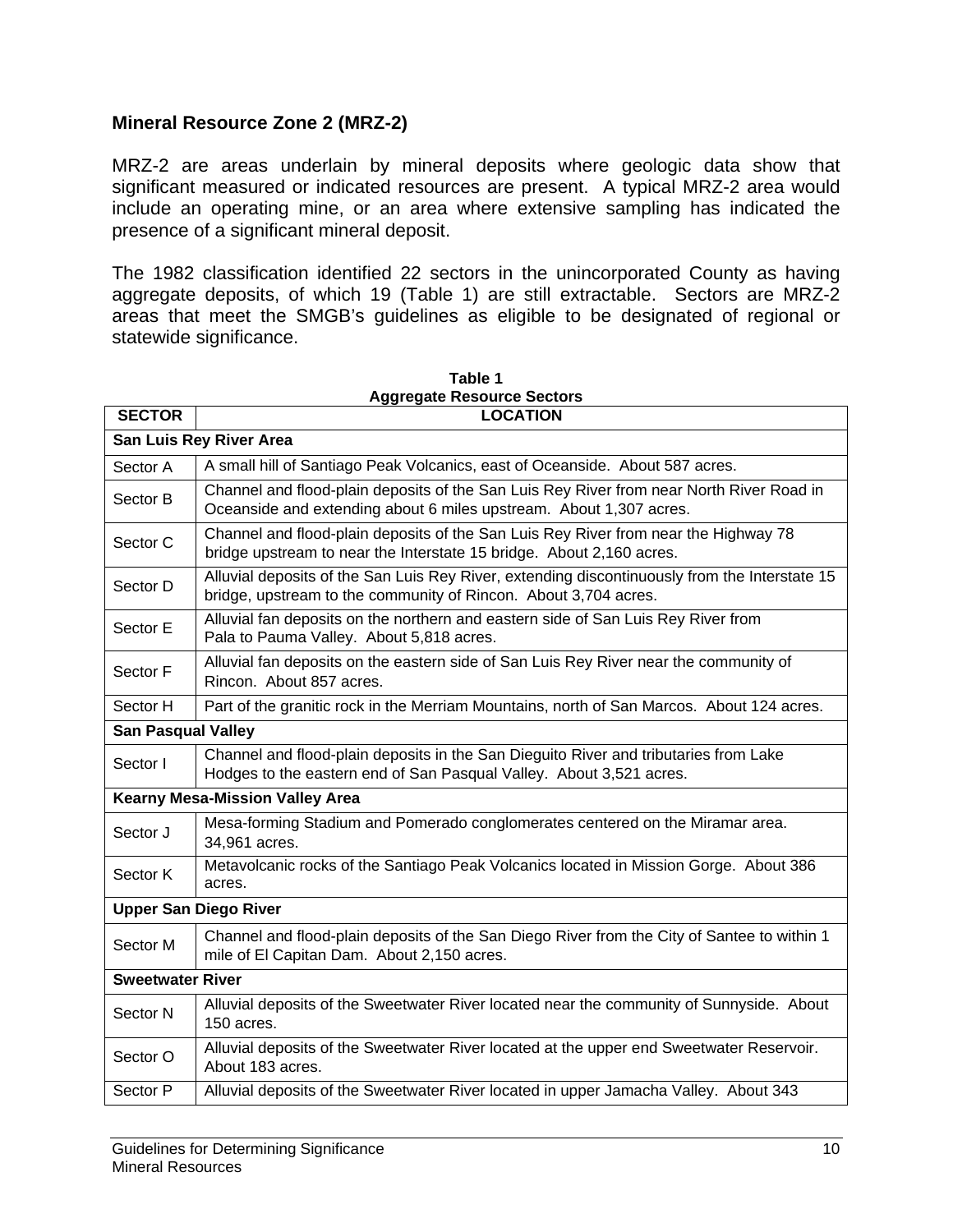|                         | acres.                                                                                                                                  |  |
|-------------------------|-----------------------------------------------------------------------------------------------------------------------------------------|--|
| Sector Q                | Alluvial deposits of the Sweetwater River extending from near the Singing Hills Golf Course<br>upstream about 4 miles. About 400 acres. |  |
| <b>Otay Valley Area</b> |                                                                                                                                         |  |
| Sector R                | Channel and flood-plain deposits of the Otay River from Interstate 805 to near the head of<br>Otay Valley. About 2,727 acres.           |  |
| Sector S                | Metavolcanic rock deposits of Rock Mountain on the north side of upper Otay Valley. About<br>360 acres.                                 |  |
| <b>Tijuana River</b>    |                                                                                                                                         |  |
| Sector U                | Flood-plain deposits of the Tijuana River from the international boundary downstream about<br>4 miles. About 2,197 acres.               |  |
| <b>Border Highlands</b> |                                                                                                                                         |  |
| Sector V                | Conglomerate deposits of the San Diego Formation in the Border Highlands, immediately<br>south of the Tijuana River. About 475 acres.   |  |

Source: California Department of Conservation, Division of Mines and Geology, Special Report 153.

Additional deposits have been classified or reclassified as MRZ-2 for PCC-grade aggregate in the unincorporated County since 1982:

| <b>Property</b>   | Location                                                                            |
|-------------------|-------------------------------------------------------------------------------------|
| Sycamore Ridge    | Granitic rock deposit in the Merriam Mountains. About 486 acres.                    |
| Property          |                                                                                     |
| Pankey Ranch      | Predominantly granitic rock in northern San Diego County just east of the           |
| Site (Rosemary's  | intersection of I-15 and SR-76, classified for mixed construction aggregate, with   |
| Mountain Quarry)  | some material being suitable for PCC-grade aggregate. About 76 acres.               |
| San Marcos        | Granitics of mostly quartz diorite and granodiorite on the northeastern part of the |
| Quarry            | property and metavolcanics on the southwestern part, reclassified as MRZ-2 from     |
|                   | MRZ-3, for construction aggregate and PCC-grade aggregate. About 544 acres.         |
| <b>TTT Quarry</b> | Light-colored, fresh, fine-grained quartz monzonite in Lakeside was reclassified    |
|                   | from MRZ-3 to MRZ-2 for PCC-grade aggregate.                                        |
| San Vicente Creek | Sand deposits in the creek and floodplain downstream from the dam reclassified      |
|                   | from MRZ-4 to MRZ-2 for PCC-grade aggregate in Lakeside. About 450 acres.           |
| Hester's Granite  | Quarry in the Valle de Oro area reclassified from MRZ-3 to MRZ-2 for PCC-grade      |
| Quarry            | aggregate. The deposit is deeply weathered hornblende gabbro (granitic), sold as    |
|                   | decomposed granite and base material. Large hard boulders are broken and used       |
|                   | for riprap and crushed aggregate. About 100 acres.                                  |
| Jamul             | Metavolcanic rock on the southern side of Jamul Creek and Dulzura Creek, about a    |
| Creek/Dulzura     | mile upstream of the Lower Otay Reservoir classified MRZ-2 for PCC-grade            |
| Creek             | aggregate. About 148 acres (outside the P-C Region).                                |
| Twin Oaks Valley  | Has been commercially mined since 1940. Mostly mined for dimension stone.           |
| Road, National    | Currently mined for aggregates, decomposed granite, boulders, rip-rap, and          |
| Quarries          | dimension stone. Quarry is 6 parcels totaling 210.9 acres                           |

**Table 2 Lands Classified Since 1982**

Sources: California Department of Conservation, Division of Mines and Geology, Open-File Report 96-04; California Department of Conservation, Division of Mines and Geology, Special Report 191.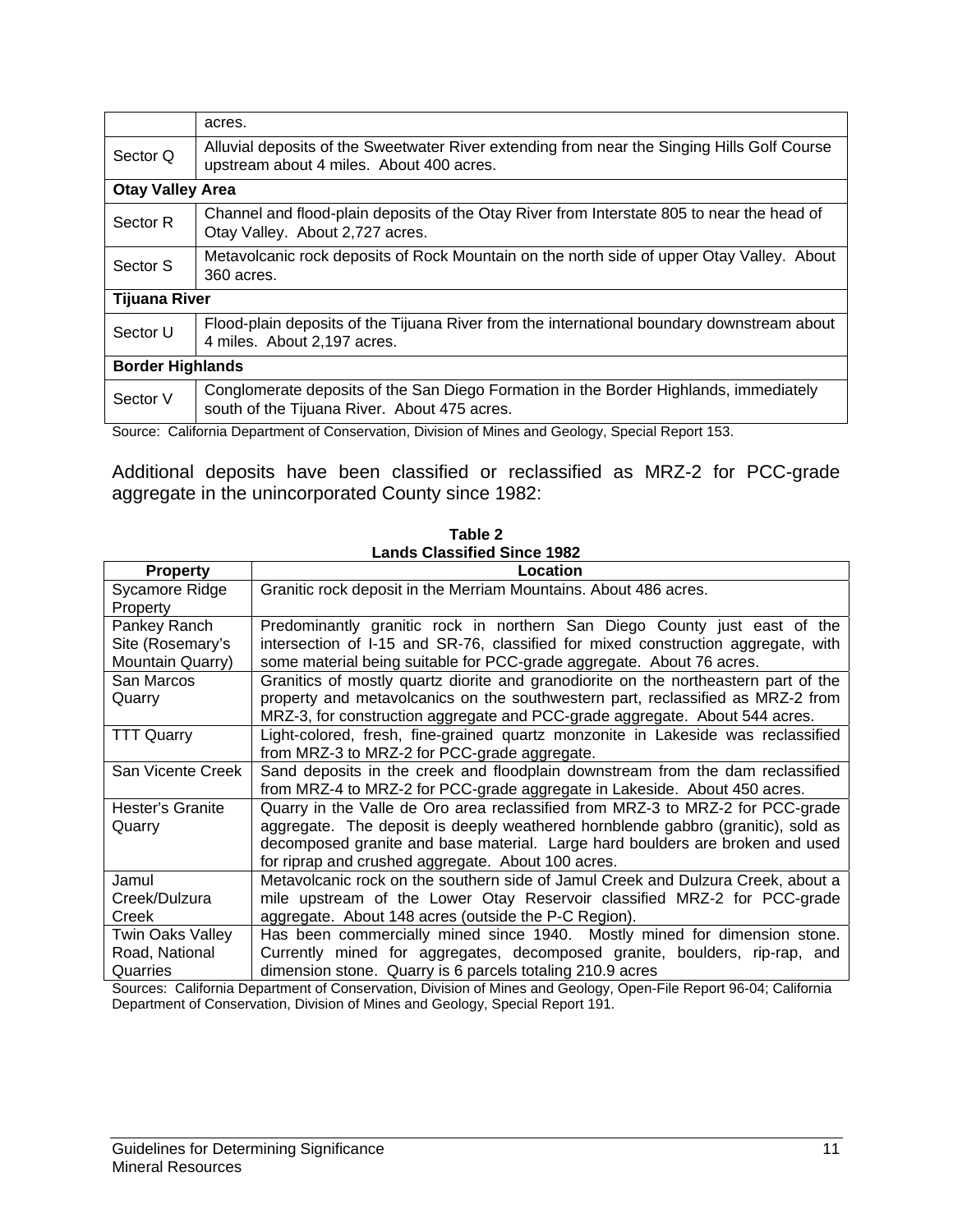### **Mineral Resource Zone 3 (MRZ-3)**

MRZ-3 areas contain known mineral deposits that may qualify as mineral resources. Further exploration work within these areas could result in the reclassification of specific localities into the MRZ-2 category. Most of the rest of the land in the Western San Diego P-C Region is MRZ-3, except a few small areas that are MRZ-4.

#### **Mineral Resource Zone 4 (MRZ-4)**

MRZ-4 areas are those where geologic information does not rule out either the presence or absence of mineral resources. The distinction between the MRZ-1 and MRZ-4 categories is important for land-use considerations. The MRZ-4 classification does not imply that there is little likelihood for the presence of mineral resources but rather there is a lack of knowledge regarding mineral occurrence. Further exploration could result in the reclassification of MRZ-4 lands.

#### **Uncategorized Zones**

Uncategorized zones are all the lands outside the Western San Diego County P-C Region.

## **2.0 EXISTING REGULATIONS AND STANDARDS**

There are several State and local policies and programs that aim to identify and conserve mineral resources. The following list details the existing laws, regulations, policies and programs that address mineral resource identification and conservation.

### **2.1 State Regulations and Standards**

**California Environmental Quality Act Guidelines** [Public Resources Code 21000-21178; California Code of Regulations, Guidelines for Implementation of CEQA, Appendix G, Title 14, Chapter 3, §15000-15387. http://ceres.ca.gov/topic/env\_law/ceqa/]

Analysis of impacts to mineral resources is required under CEQA. The CEQA Guidelines are concerned with assessing impacts associated with the loss of availability of mineral resources that are of value to the State or region and of locally-important recovery sites that are delineated on a local general plan, specific plan or other land use plan.

#### **Surface Mining and Reclamation Act** [Public Resources Code §2710-2797

#### http://www.leginfo.ca.gov]

Urban preemption of prime mineral deposits and conflicts between mining and other uses throughout California led to passage of the Surface Mining and Reclamation Act of 1975 (SMARA), which establishes policies for the conservation, development, and reclamation of mineral lands, and contains specific provisions for the classification of mineral lands by the State Geologist.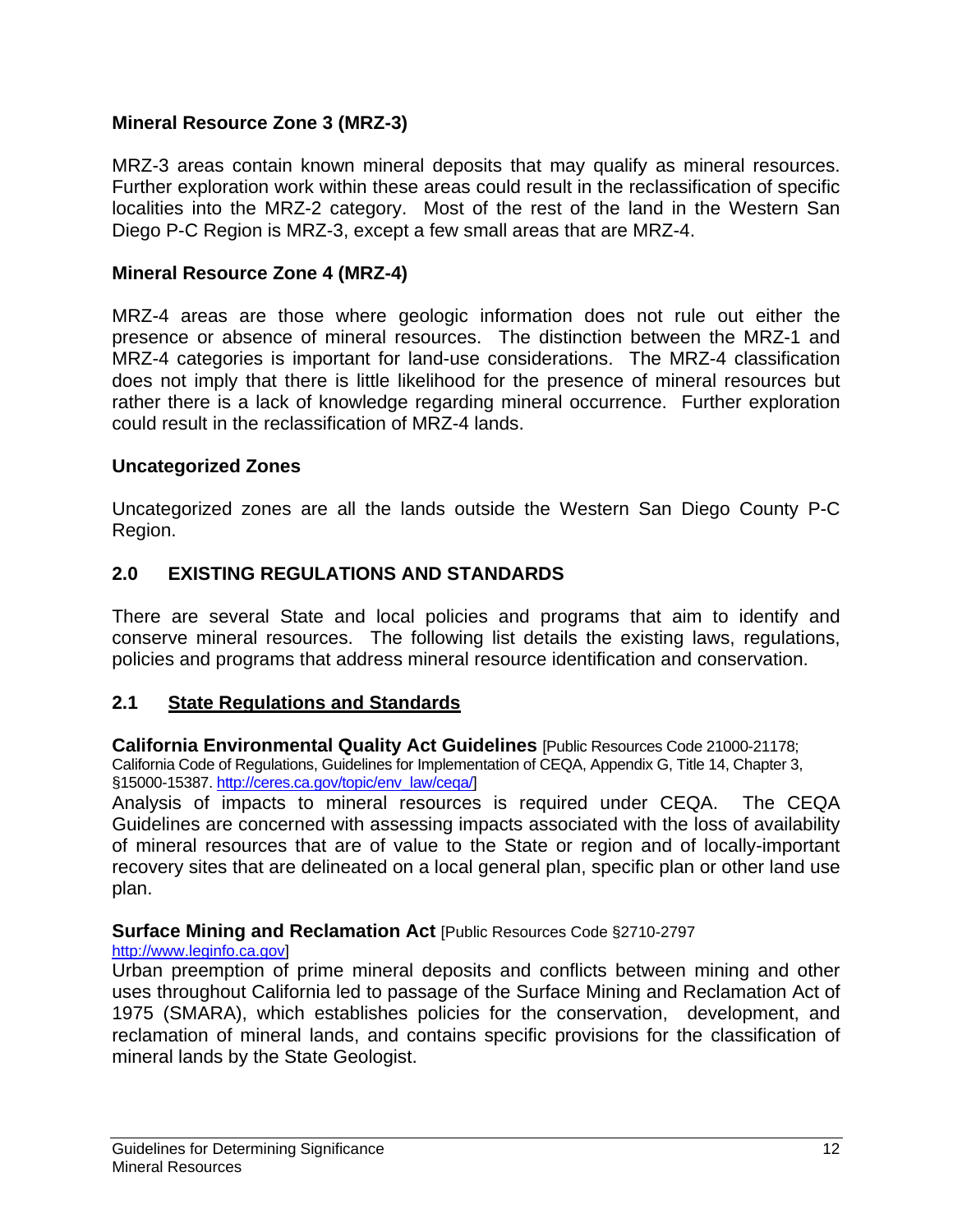SMARA requires all cities and counties to incorporate in their general plans the mapped designations approved by the Division of Mines and Geology (DMG). These designations are to include lands categorized as Mineral Resource Zones (MRZs). MRZ classifications are set forth in guidelines developed by the State Mining and Geology Board (Guidelines for Classification and Designation of Mineral Lands, 1998) and are used to communicate information concerning the existence of mineral resources. Most of the production and consumption of aggregates within San Diego County is within the westernmost one-third of the County, an area referred to as the Western San Diego County Production-Consumption (P-C) Region. Roughly two-thirds of San Diego County remain unmapped, because when SMARA was passed in 1975, only lands designated as urban areas (i.e. P-C Regions) were required to be classified because the minerals there were in danger of being lost to development. In 1980, SMARA was amended to provide for the classification of non-urban areas as well. However, the non-urban portions of San Diego County have not yet been classified by the SMGB.

Section 2762(d) of SMARA has specific lead agency noticing requirements prior to permitting a use which would preclude future extraction of identified mineral resources, defined as either: (1) the potential to extract minerals in MRZ-2 lands, or (2) land designated in a lead agency's general plan as having important minerals to be protected. Prior to permitting a use that would threaten the potential to extract minerals in either of these two areas, the lead agency (County) shall prepare a statement specifying its reasons for permitting the proposed use. The statement is required to be forwarded to the State Geologist and State Mining and Geology Board for review and is required to comply with the public review requirements of CEQA. The public review period for the mineral resources portion of the notice shall be no less than 60 days from the date of notice. The lead agency (County) is required to prepare a written response to the comments received. In particular, when the lead agency's position is at variance with the recommendations and objections raised in comments, the written response shall address in detail why specific comments and suggestions were not accepted.

# **2.2 Local Regulations and Standards**

### **San Diego County General Plan [http://ceres.ca.gov/planning/counties/San Diego/plans.html]**

The County's General Plan provides guidance for the management of mineral resources. Mineral resources are discussed in the General Plan's Regional Land Use Element and Conservation Element, as detailed below.

# **Land Use Element (Part II) of the San Diego County General Plan**

#### [http://ceres.ca.gov/planning/counties/San\_Diego/plans.html]

The County of San Diego Regional Land Use Element of the General Plan establishes designated areas considered unsuitable for urban development due to environmental sensitivity and also designates extractive areas containing economically extractable mineral resources.

### **Conservation Element (Part X) of the San Diego County General Plan**

[http://ceres.ca.gov/planning/counties/San\_Diego/plans.html]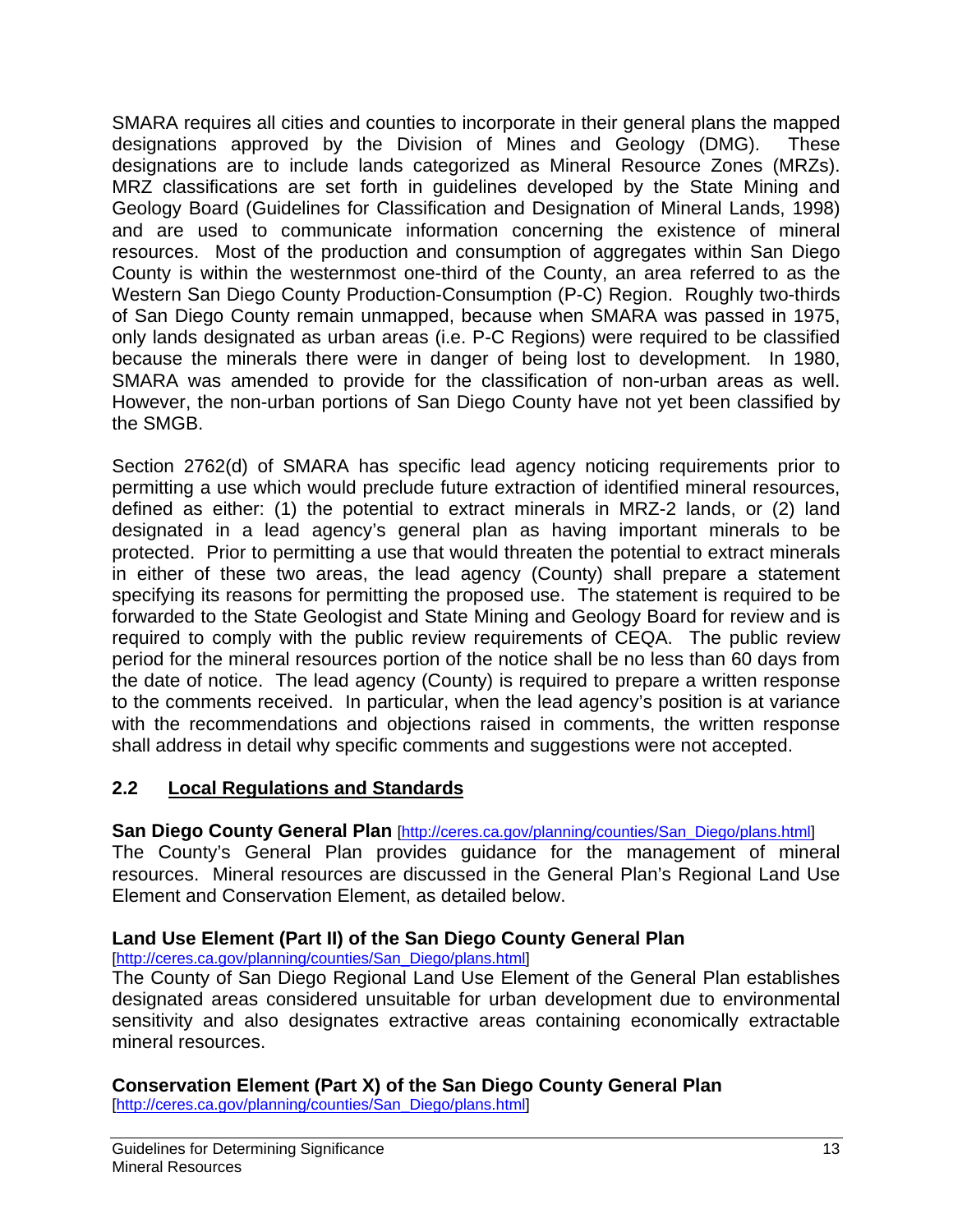The County of San Diego Conservation Element of the General Plan establishes estimations for the availability, location, and value of local mineral resources. The Conservation Element also addresses the protection and preservation of mineral deposits (including gemstone deposits) and historical mining sites for commercial extraction and for scientific, education and recreational uses.

#### **San Diego County Zoning Ordinance, [Sections 2820 and 6550]**

http://www.sdcounty.ca.gov/dplu/docs/z2000.pdf and http://www.sdcounty.ca.gov/dplu/docs/z6000.pdf Sections 2820 and 6550, Extractive Use Regulations of the County of San Diego Zoning Ordinance are zoning designations that may be used to signify the presence of mineral deposits and/or to preserve areas with valuable mineral deposits until the deposits can be extracted.

The Special Purpose Regulation (S82), Extractive Use Designation (25), and Impact Sensitive Land Use Designation (24) are Zoning and Land Use designations that the County of San Diego uses to group lands of known, existing, and potential mineral resources.

The S82 Extractive Use Regulations identify and create zones within the County where mining and quarrying uses are permitted. While the S82 designates these mineral resource zones, the General Plan Extractive Land Use Designation (25) and Impact-Sensitive Land Use Designation (24) are applied to areas containing economically extractable mineral resources. In some cases, Impact-Sensitive Land Use Designation (24) is not always applied as a designation for mineral resources and can be used to designate resources such as for the protection of biological habitat or other environmentally sensitive resources.

### **Grading, Clearing and Watercourses Ordinance**

Chapter 7, entitled Surface Mining, of Division 7 of Title 8 of the County Code (commencing at Section 87.701) implements SMARA.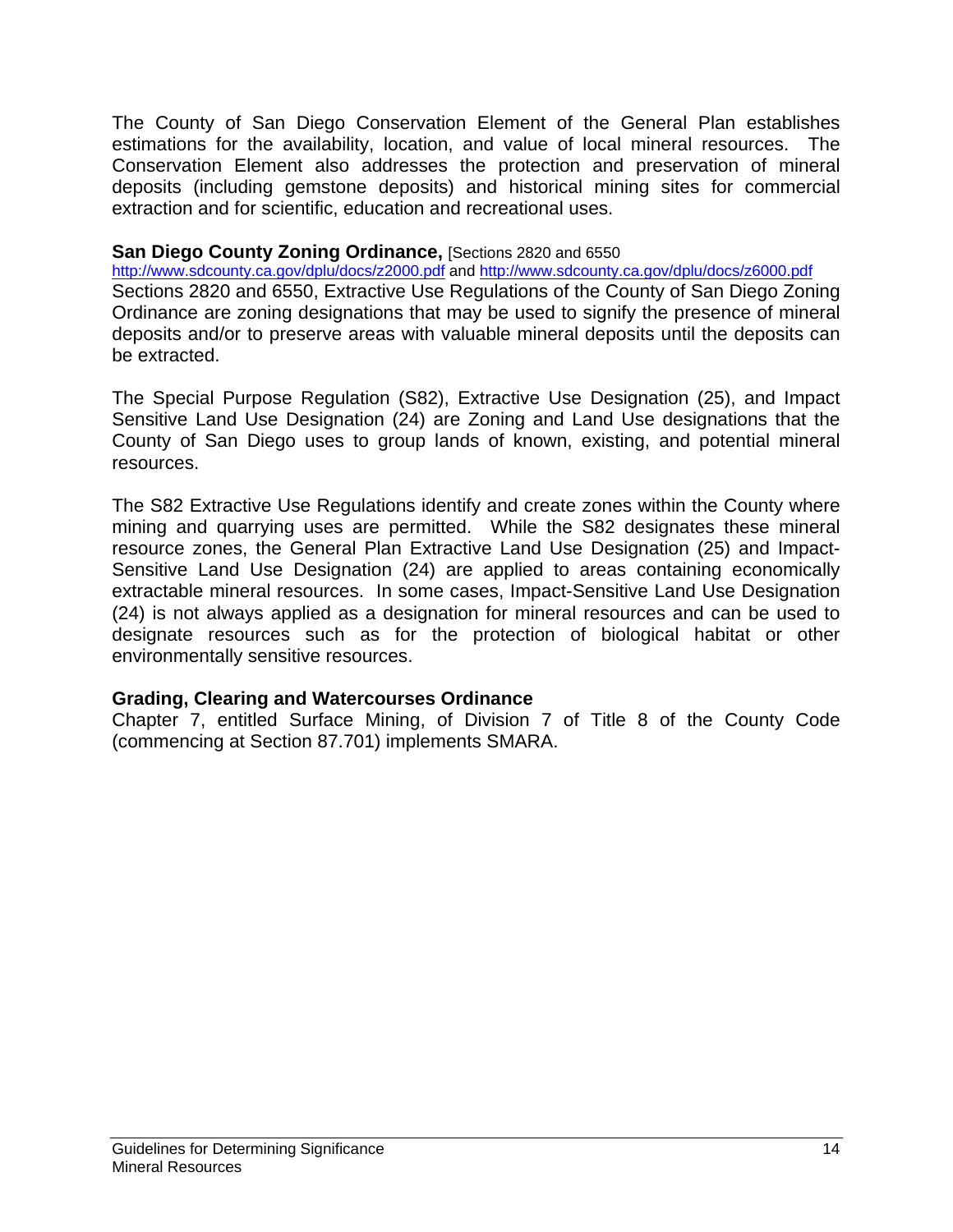# **3.0 TYPICAL ADVERSE EFFECTS**

# **3.1 Incompatible Land Uses**

The primary typical adverse effect to mineral resources in San Diego County is the loss of their availability by the placement of inappropriate and incompatible land uses, which either directly or indirectly make the resource inaccessible for future extraction. Incompatible land uses may include improvements of high cost, such as high-density residential developments, intensive industrial developments, commercial developments, and major public facilities (DMG 1996). Mining operations require an adequate setback from these land uses due to the variety of environmental issues associated with mining, which include, but are not limited to, noise, traffic, air quality, and visual resources impacts. Impacts from noise typically require the largest setback and past County approved noise studies indicate a setback of approximately 1,300 feet is needed for most typical extractive operations. The setback is relative to the property line and may vary depending on site specific conditions such as topography or intervening structures that reduce noise levels at the property line.

Compatible uses may include non-urbanized areas, very low density residential development, land that does not have high-cost improvements, and lands used for agriculture, silviculture, grazing, or open space (Note: there may be cases where open space designated to protect sensitive environmental resources is not compatible to mining).

# **3.2 Importation of Mineral Resources**

If aggregate materials and dimension stone reserves become inaccessible locally, the construction industry would be forced to import more of these supplies than they already do, which may lead to additional indirect impacts. For example, importation of mineral commodities for construction operations results in increased truck traffic, which in turn degrades air quality, increases ambient noise levels, etc.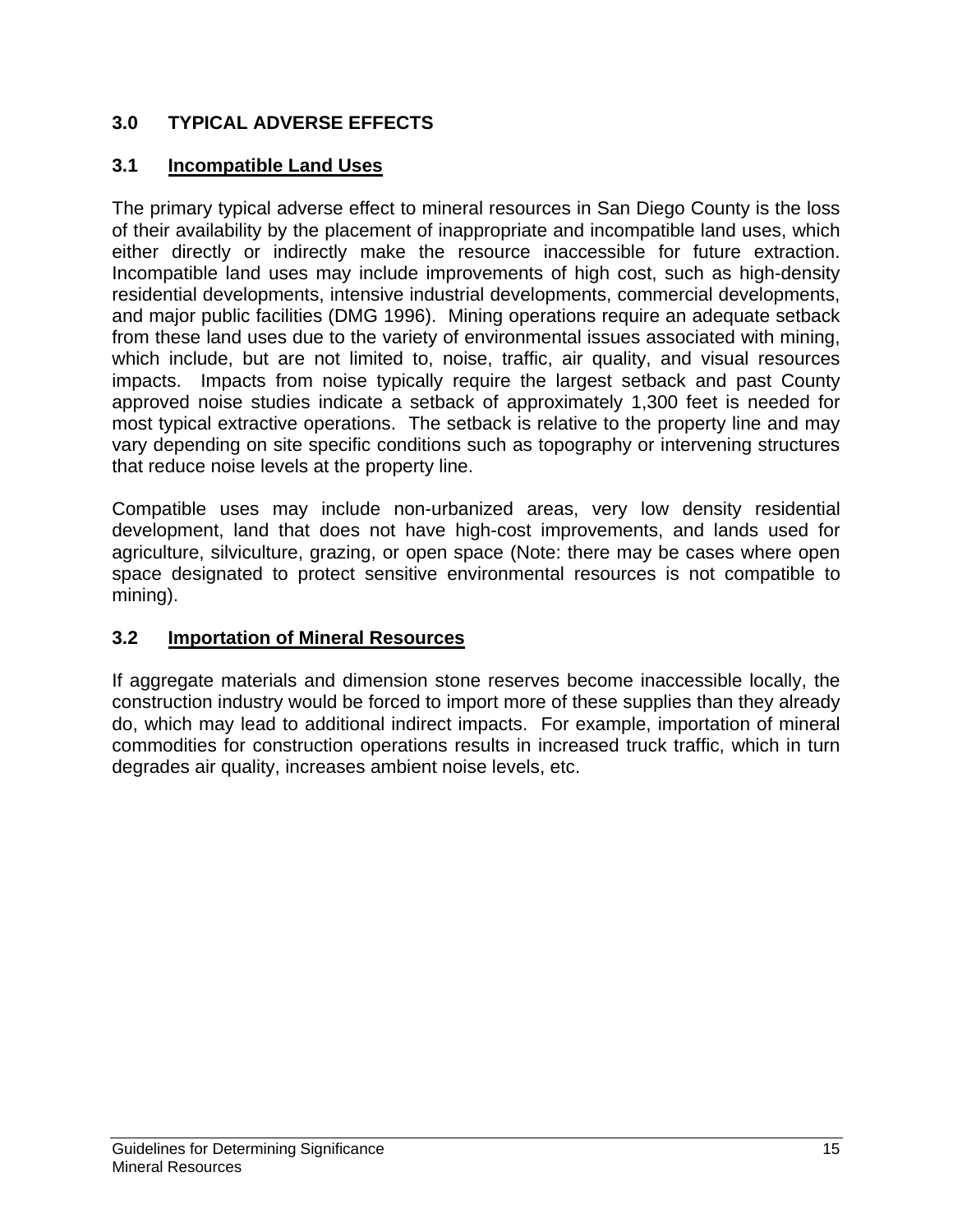## **4.0 GUIDELINES FOR DETERMINING SIGNIFICANCE**

This section provides guidance for evaluating adverse environmental effects a project may have on mineral resources. These Guidelines are based on the State CEQA Guidelines, Appendix G, Section X. The primary goal of these Guidelines is to establish measurable standards for determining when an impact will be considered significant pursuant to CEQA.

**The following significance guidelines should guide the evaluation of whether a significant impact to mineral resources will occur as a result of project implementation. A project will generally be considered to have a significant effect if it proposes any of the following, absent specific evidence to the contrary. Conversely, if a project does not propose any of the following, it will generally not be considered to have a significant effect on mineral resources, absent specific evidence of such an effect.** 

- *1. The project is:* 
	- *On or within the vicinity (generally up to 1,300 feet from the site) of an area classified as MRZ-2; or*
	- *On land classified as MRZ-3; or*
	- *Underlain by Quaternary alluvium; or*
	- *On a known sand and gravel mine, quarry, or gemstone deposit;*

### *AND*

*The project will result in the permanent loss of availability of a known mineral resource that would be of value to the region and the residents of the state;* 

### *AND*

*The deposit is minable, processable, and marketable under the technologic and economic conditions that exist at present or which can be estimated to exist in the next 50 years and meets or exceeds one or more of the following minimum values (in 1998 equivalent dollars):* 

| $\bullet$ | <b>Construction materials</b><br>(sand and gravel, crushed rock)                                                                                                                           | \$12,500,000 |
|-----------|--------------------------------------------------------------------------------------------------------------------------------------------------------------------------------------------|--------------|
| $\bullet$ | Industrial and chemical mineral materials<br>(limestone, dolomite, and marble<br><i>(except where used</i><br>as<br>construction aggregate]; specialty<br>sands, clays, phosphate, borates | \$2,500,000  |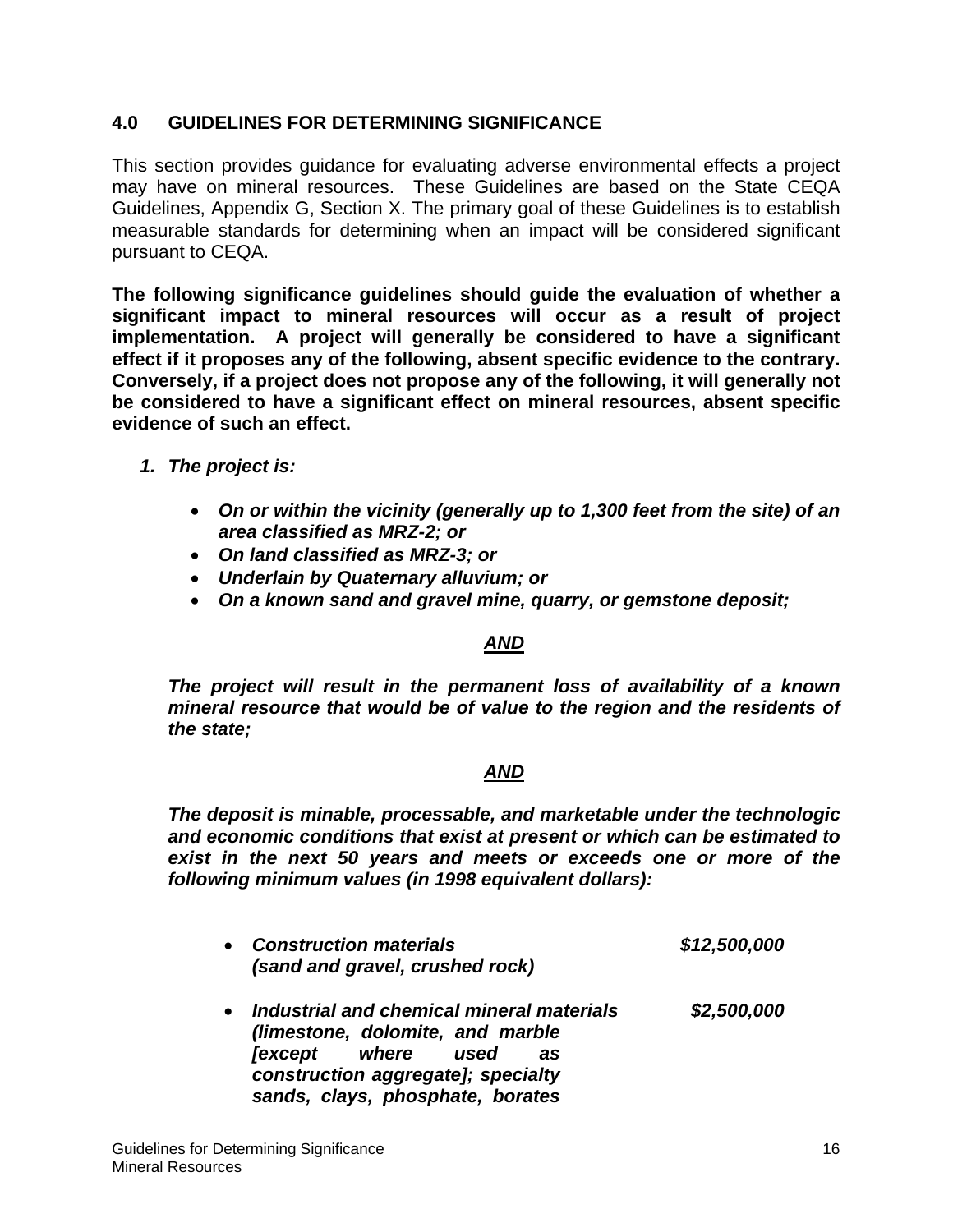*and gypsum, feldspar, talc, building stone and dimension stone)* 

• *Metallic and rare minerals \$1,250,000 (precious metals [gold, silver, platinum], iron and other ferroalloy metals, copper, lead, zinc, uranium, rare earths, gemstones and semi-precious materials, and optical–grade calcite)* 

#### *2. The project would result in the loss of availability of a locally-important mineral resource recovery site delineated on a local general plan, specific plan or other land use plan.*

Significance Guideline 1 addresses question a) of Section X of Appendix G of the State CEQA Guidelines. MRZ-2 and MRZ-3 areas are shown on Figure 2. A typical MRZ-2 area would include an operating mine, or an area where extensive sampling has indicated the presence of a significant mineral deposit. MRZ-3 areas contain known mineral deposits that may qualify as mineral resources and could result in the reclassification of specific localities into the MRZ-2 category. Areas of Quaternary alluvium are indicated on Figure 1. It is now economically feasible to mine alluvial deposits in the eastern portion of the County provided there is relatively fast access to Interstates and/or State routes to economically bring the product to market in the western region of San Diego County. Existing (and in some cases historic) sand and gravel mines, quarries, and gemstone deposits are shown on Figure 3. Some mines with important resources in the County may not be recorded in the County's database and, therefore, would not be shown on Figure 3. However, that does not preclude consideration of other sites not shown. A significant impact would occur if these important resources were to become permanently inaccessible and the resources have been determined to be minable, processable, and marketable under the technologic and economic conditions that exist at present or which can be estimated to exist in the next 50 years and meets or exceeds the CGS State Geologist minimum dollar values for mineral resources.

Significance Guideline 2 addresses question b) of Section X of Appendix G of the State CEQA Guidelines. This guideline addresses projects which would result in the loss of availability of mineral resources on lands zoned as S82 by the Extractive Land Use Overlay, or General Plan Extractive Land Use Designation (25) and Impact-Sensitive Land Use Designation (24). The S82 is a Zoning designation where mining and quarrying are allowed, and the General Plan 25 and 24 designations are applied to areas with economically extractable mineral resources. The County of San Diego uses these designations to group lands of known, existing, and potential mineral resources. In some cases, Impact-Sensitive Land Use Designation (24) is not always applied as a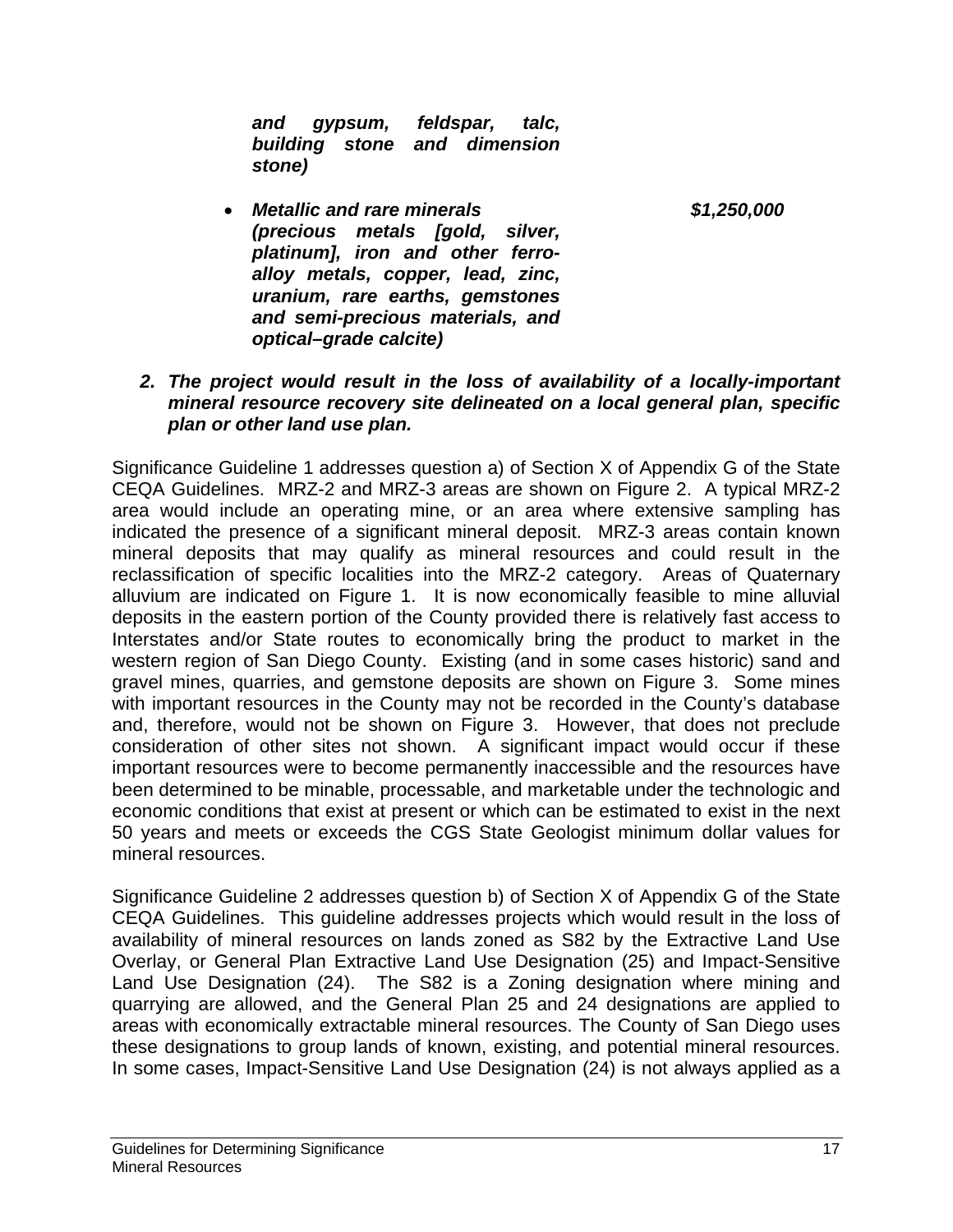designation for mineral resources and can be used to designate resources such as for the protection of biological habitat or other environmentally sensitive resources.

Any project within a MRZ-2 zone, or within 1,300 feet of a MRZ-2 zone, is required to analyze mineral resource impacts up to 1,300 feet from the project site. 1,300 feet is the setback generally required to achieve acceptable noise levels from a mining or quarry operation to offsite noise sensitive land uses. If the project contributes to permanent losses of onsite and/or offsite MRZ-2 zoned mineral resources (up to 1,300 feet from the project site) that exceed the marketability and minimum dollar values, the impact would be considered significant.

Conversely, the mineral resources of a project site under Guidelines 1 and 2 above may already be lost if the site is surrounded by residential, commercial, or other land uses that are incompatible to mining. Therefore, the mineral resources on project sites located in those areas may not be considered a significant loss if it is deemed that they have already been lost by existing incompatible land uses up to 1,300 feet from the project site. For projects which propose permanent open space for the protection of sensitive environmental resources, the land within the open space may be considered to be permanently inaccessible for future mining activities and could contribute to mineral resource loss.

# **5.0 STANDARD MITIGATION AND PROJECT DESIGN FACTORS**

**A project will be evaluated for its effect on mineral resources under the criteria specified in Section 4.0. If mitigation or project design factors are identified that could reduce a significant effect, those shall be incorporated into the project. While project design elements and/or mitigation shall be incorporated into a project, it may not always be possible to reduce the impact to below a level of significant. In general, if mitigation or project redesign does not reduce a significant impact to mineral resources to below a level of significant, the impact will be considered significant and unmitigable.**

The standard mitigation and design factors for impacts to mineral resources are meant to ensure that a significant resource will not be made inaccessible for future extraction. For this reason, the only mitigation and design factors appropriate would be to extract the resource and reclaim the site before project approval; to avoid the site, which would only be possible if the project site is large enough to accommodate avoidance and to also not be impacted by future mining of the resource; or to approve only land-uses that can be considered minor or temporary in nature.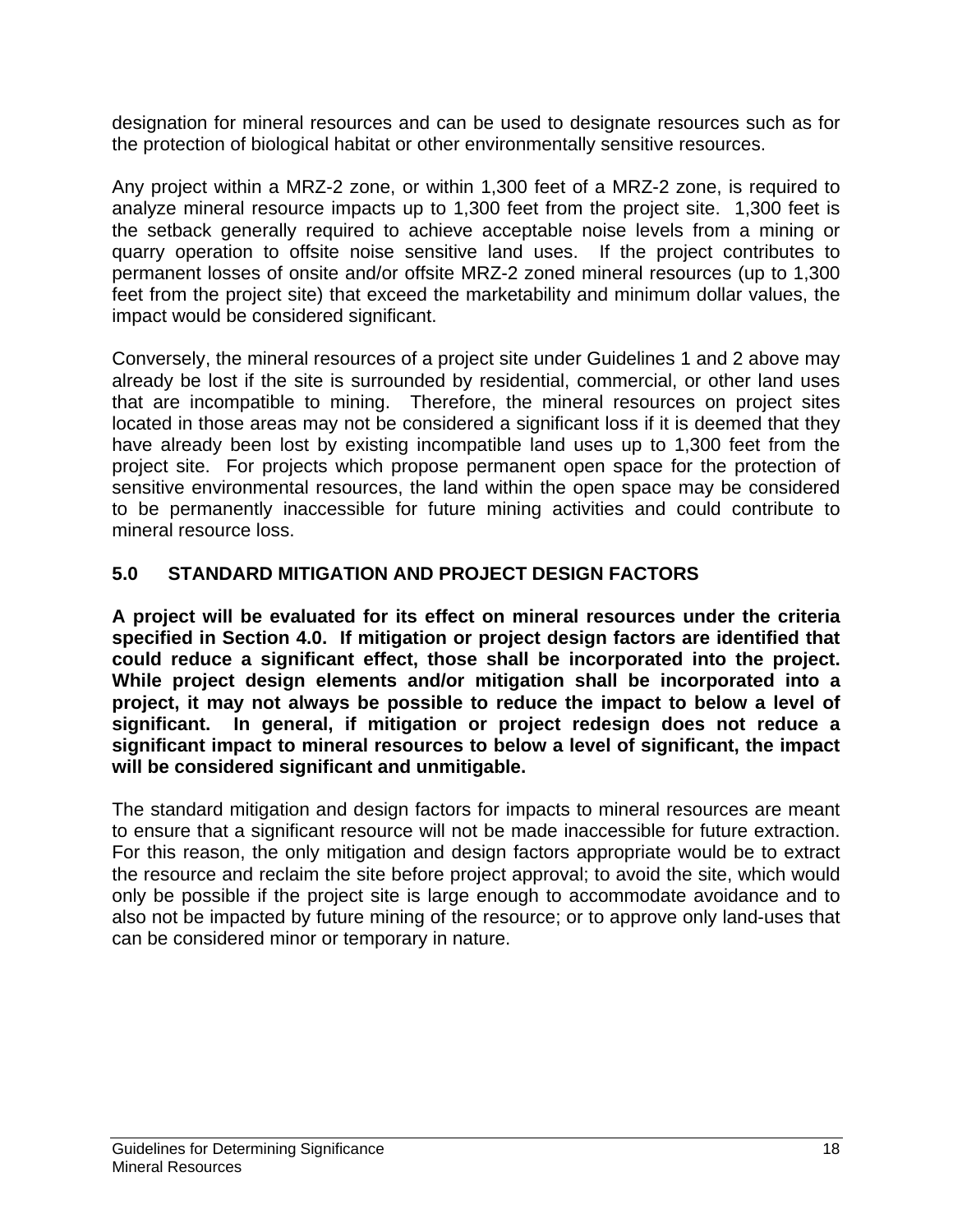#### **6.0 REFERENCES**

- Bates, R. and J. Jackson. Glossary of geology (3<sup>rd</sup> ed.). American Geological Institute. 754 p. 1987.
- California Division of Mines and Geology
	- Abandoned Mined Lands Unit, GIS Data, no date.
	- Miller, R.V. Update of Mineral Land Classification: Aggregate Materials in the Western San Diego County Production Consumption Region. Open File Report 96-04. 1996.

Guidelines for Classification and Designation of Mineral Lands. 2000.

- Hopper, R.A. and L.A. Norman, Jr. Commercial 'Black Granite' of San Diego County, California. State of California, Department of Natural Resources, Division of Mines, Special Report 3. 1950.
- Mineral Land Classification: Aggregate Materials in the Western San Diego County Production Consumption Region. Special Report 153, 1982.
- Mineral Land Classification of National Quarries' Twin Oaks Valley Road Site, San Marcos, San Diego County, California, for Construction Aggregate Resources. Special Report 191, 2006.
- Weber, Jr. F.H. Mines and Mineral Resources of San Diego County California. California Division of Mines and Geology, County Report 3. 1963.
- California Public Resources Code
	- California Environmental Quality Act (PRC §21000-21178). Surface Mining and Reclamation Act (PRC §2710-2797).
- California State Mining and Geology Board. SP 51, California Surface Mining and Reclamation Policies and Procedures, January 2000.
- City of Los Angeles CEQA Thresholds Guide. **ThreshholdsGuide**
- Coldspring Quarriers. Comparing Granite to Other Building Stones. Comparing Granite to Other Building Materials, accessed February 26, 2007.
- Collins Microflat Co. Inc., *Technical Manual* (Los Angeles: Collins Microflat Co. Inc., 1954), Ill, 9. As cited in S.T. Wood, A Brief History of the Granite Industry in San Diego County. Journal of San Diego History 20(3). 1974.
- County of San Diego
	- General Plan, Part II, Land Use Element, December 2003.
	- General Plan, Part X, Conservation Element, pp. X-72, April 2002.
	- Zoning Ordinance, Ordinance No. 5381, updated July 2000.
- Department of Conservation, California Geological Survey (CGS). Map Sheet 52 – Aggregate Availability in California. 2006.
- Dunphy, T. Evening the playing field. Aggregates Manager Magazine. August 2006.
- Gastil G.R. The Southern California Batholith. Special Paper 338: Classic Cordilleran Concepts: A View from California: Vol. 338, No. 0 pp. 201–215. 1999.
- Hill, L. and C.J. Kleynhans. Preliminary Guidance Document for Authorization and Licensing of Sand Mining/Gravel Extraction, in Terms of Impacts on Instream and Riparian Habitats.
- Howari, F. Environmental Geology: Definition, Scope and Tools. 2003. http://faculty.uaeu.ac.ae/fhowari/misc/env\_g eology\_l1.pdf accessed March 1, 2007.
- Kondolf, G., M. Smeltzer, and L. Kimball. 2001. White paper: Freshwater gravel mining and dredging issues. University of California, Berkeley.
- Langer, W.H. and V.M. Glanzman. Natural Aggregate – Building America's Future. USGS Circular 1110, 39 p.
- Luttig, G.W. Rational management of the geoenvironment – a view in favour of "Geobased Planning", *in* Luttig, G.W., ed., Aggregates – Raw materials' giant: Report on the 2<sup>nd</sup> International Aggregate Symposium, Erlandgen, p. 1-34. 1994. As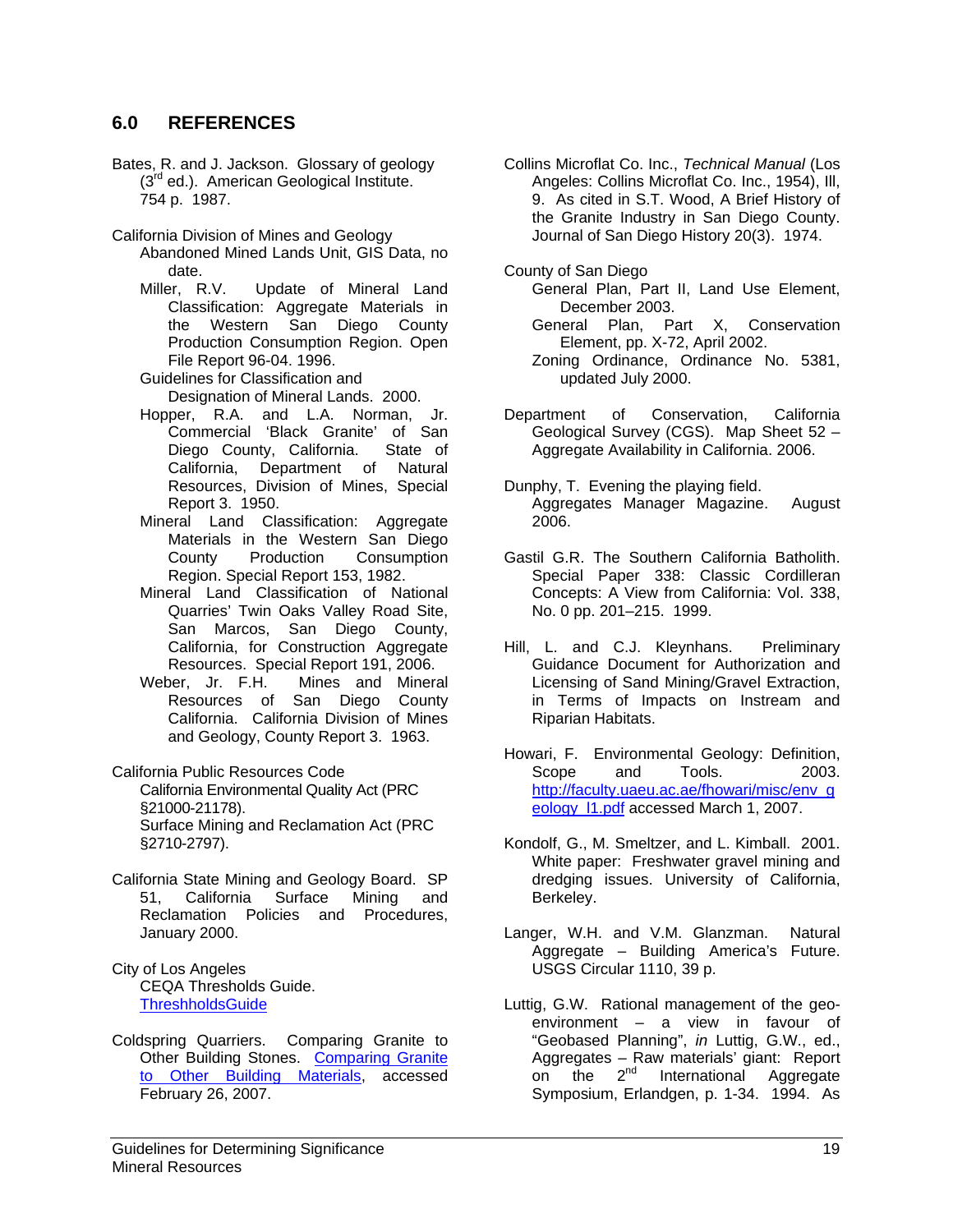cited in Langer, W.H., Managing and Protecting Aggregate Resources, USGS Open-File Report 02-415. 2002.

National Stone, Sand and Gravel Association. Available at: http://www.nssga.org/

#### Mindat.org

www.mindat.org accessed February 28, 2007.

Reining, D. Positive impact of urbanization on the aggregate industry. Pp. 12-16. Transportation Research Record N989, Mineral Aggregates. 1984.

United States Geologic Survey

- Causey, J.D, MAS/MILS Mineral Location Database. United States Geologic Survey. 1998.
- Frank, D.G., (MRDS) Mineral Resource Data System, 1999.
- Langer, W.H., Managing and Protecting Aggregate Resources, USGS Open-File Report 02-415. 2002.
- Wilburn, D.R., and T.G. Goonan. Aggregates from Natural and Recycled Sources. USGS Geological Survey Circular 1176. June 1, 1998.
- Williamson, S.H. Five ways to compute the relative value of a U.S. dollar amount, 1790- 2005. MeasuringWorth.com , 2006.
- Wood, S.T. A Brief History of the Granite Industry in San Diego County. Journal of San Diego History 20(3). 1974.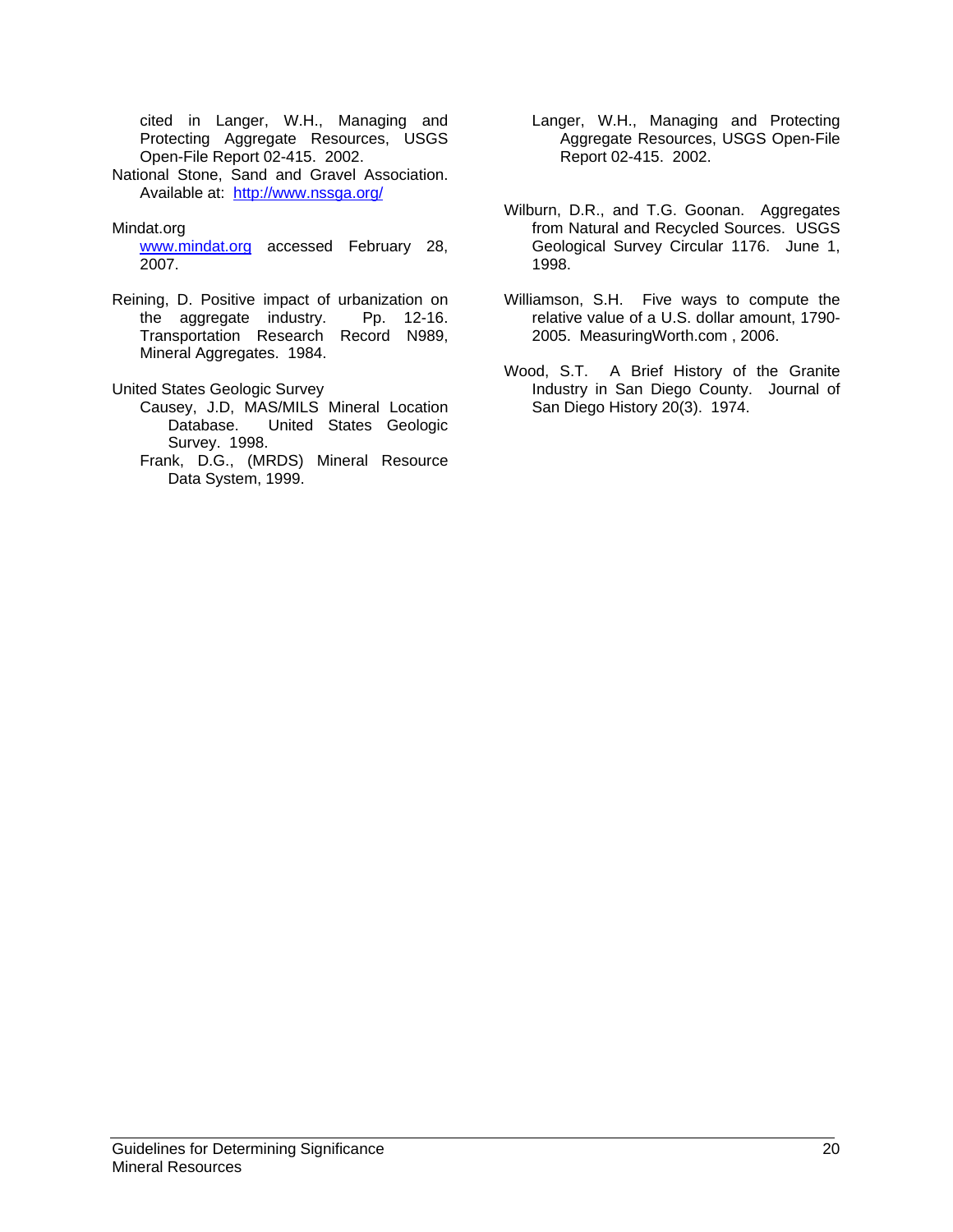

# **Figure 1 – San Diego County Geologic Environments**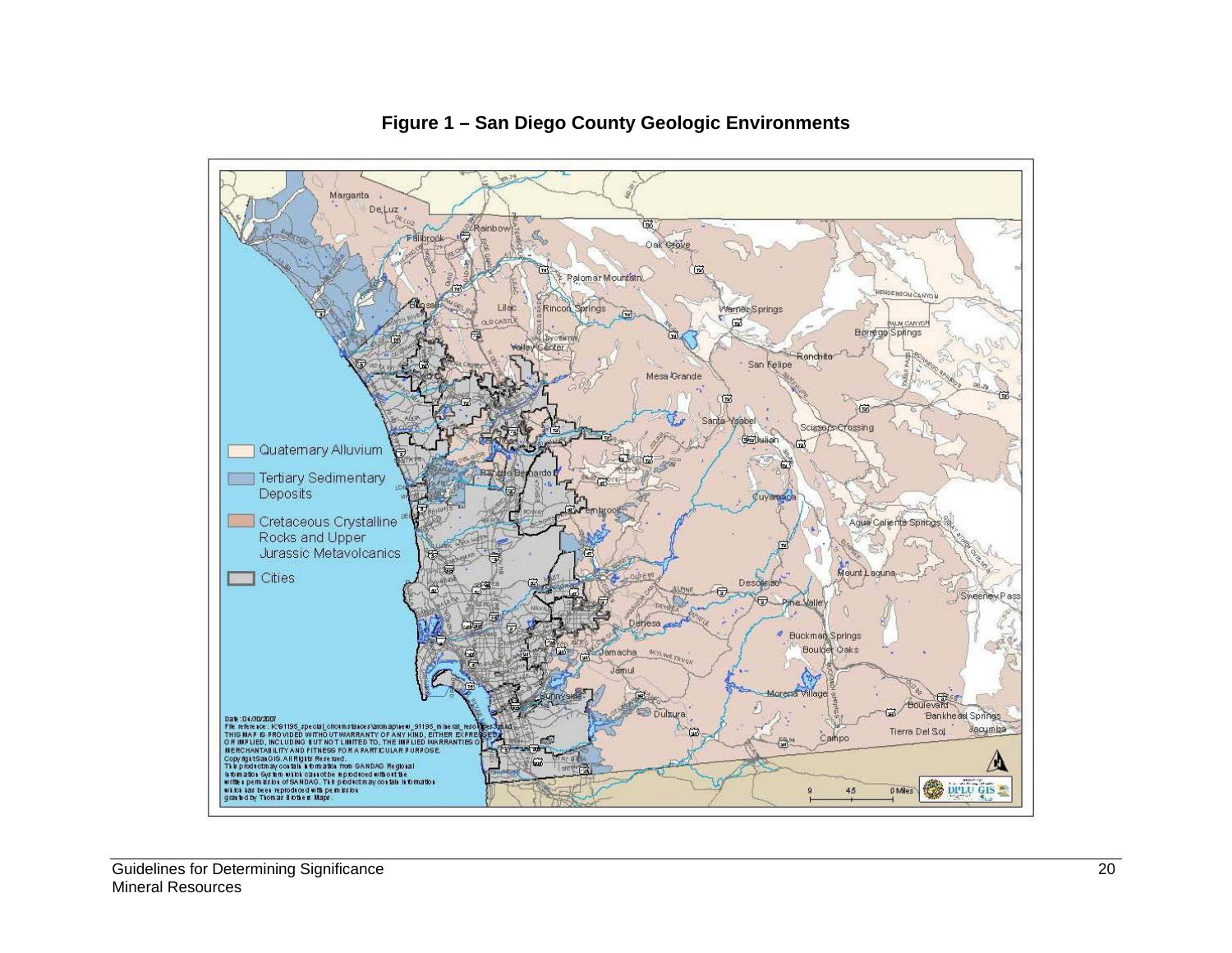

**Figure 2 – Mineral Resource Zones**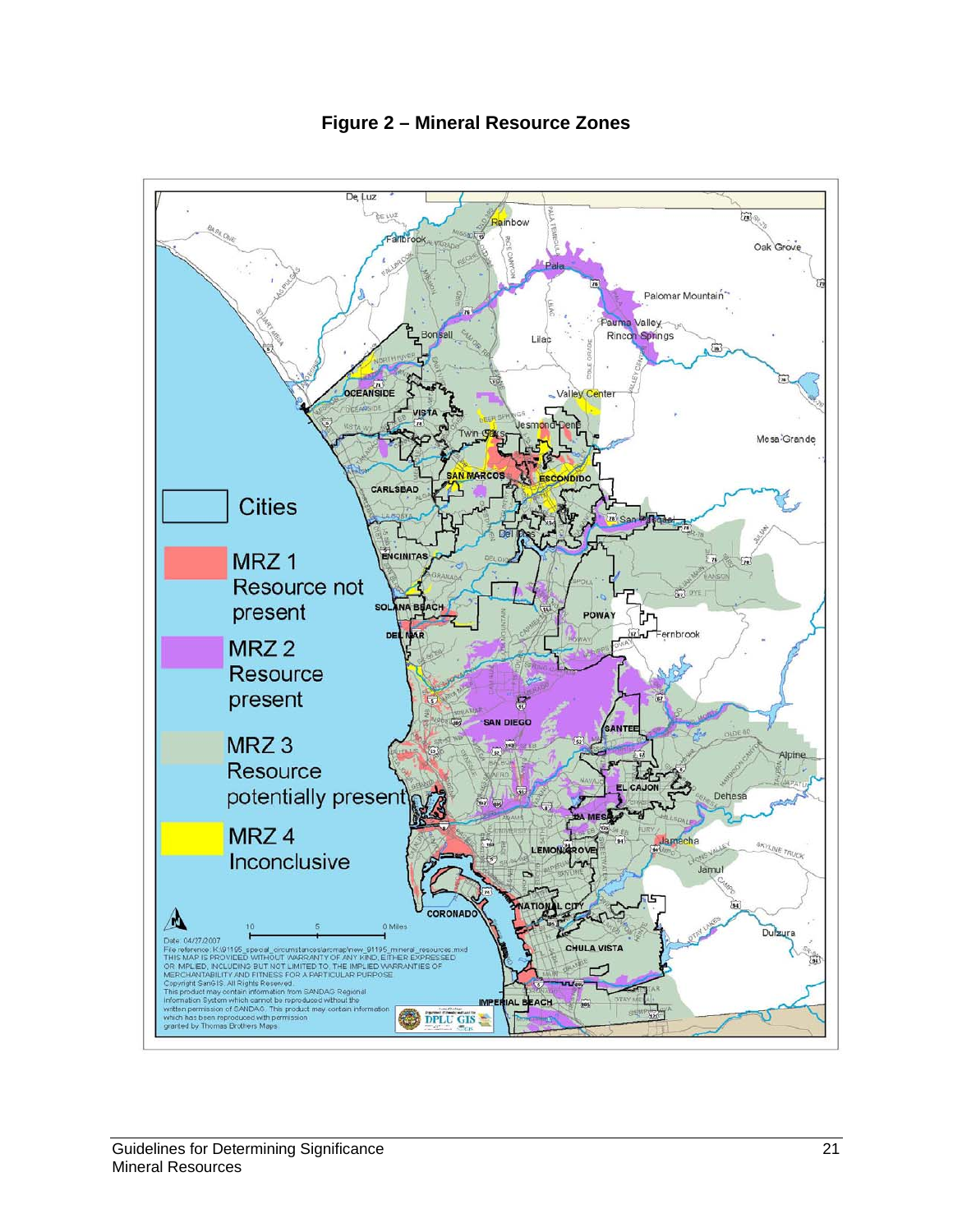

# **Figure 3 – Quarries, Mines, and Gemstone Deposits**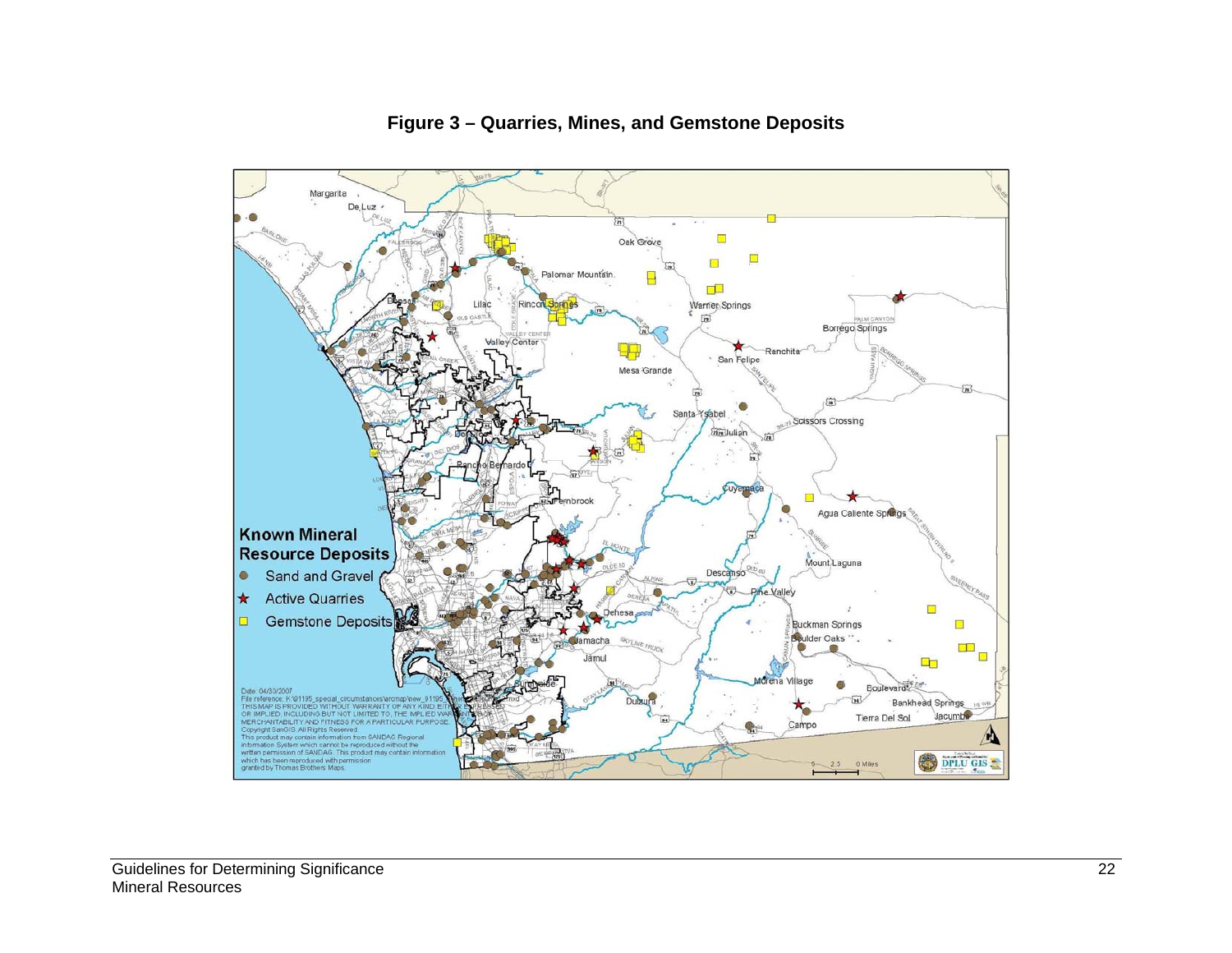# **[ATTACHMENT A]**

#### **Brief History of Gold and Gemstone Mining in San Diego County**

#### **Gold**

This information about gold mining in San Diego County is from "Stranger than Fiction: Vignettes of San Diego History" (Crawford 1995). Gold was discovered in the Cuyamaca Mountains and began the Julian gold rush of 1870. Miners poured into the region and "Julian City" and Banner became sizeable towns. The mining boom lasted less than 5 years. Its decline began in 1873 when the plans for the long-anticipated Texas and Pacific Railroad collapsed and a severe recession gripped the region. Gold production began to decline and, by 1876, most of the mines had closed. Gold mining revived in the late 1800s, helped by the completion of railroad connections to the north but again declined and ceased by the early 1900s.

Gold was found in the Escondido area in the 1890s. The most important site from 1896 to 1911 was a 350-foot incline shaft that followed a vein of gold-bearing quartz. Activity at this site slowed from the 1920s to about 1932, when mining stopped. Citrus and avocado groves soon covered all traces of the Escondido mines.

#### **Gemstones**

Gem mining began in San Diego County during the late 1800s, and from about 1904 to 1909 large amounts of gem minerals were mined. During that time, the Tourmaline King Mine pegmatite, averaging 8 feet in thickness, produced nearly 8 tons of pink tourmaline and many exceptionally large and deeply colored crystals, most of which were purchased by the Imperial Chinese government. Gem mining waxed and waned through the  $20<sup>th</sup>$  century, depending on economics and gem popularity. During that time the County's mines have become known for their many different types of gems, including many unusual types. Mindat, a mineralogy database, lists 185 minerals from 655 sites in San Diego County (Mindat 2006), many of which are gemstones. Though the mines have been much depleted (several tons of minerals, mostly tourmalines, have been extracted), fine gems are still mined in San Diego County on a much smaller scale. San Diego's primary gem areas are all in the unincorporated County: Pala, Mesa Grande, Ramona, and Jacumba. Some of the gemstone minerals from San Diego County are cut as gems, but most are sold as specimens for collectors and museums.